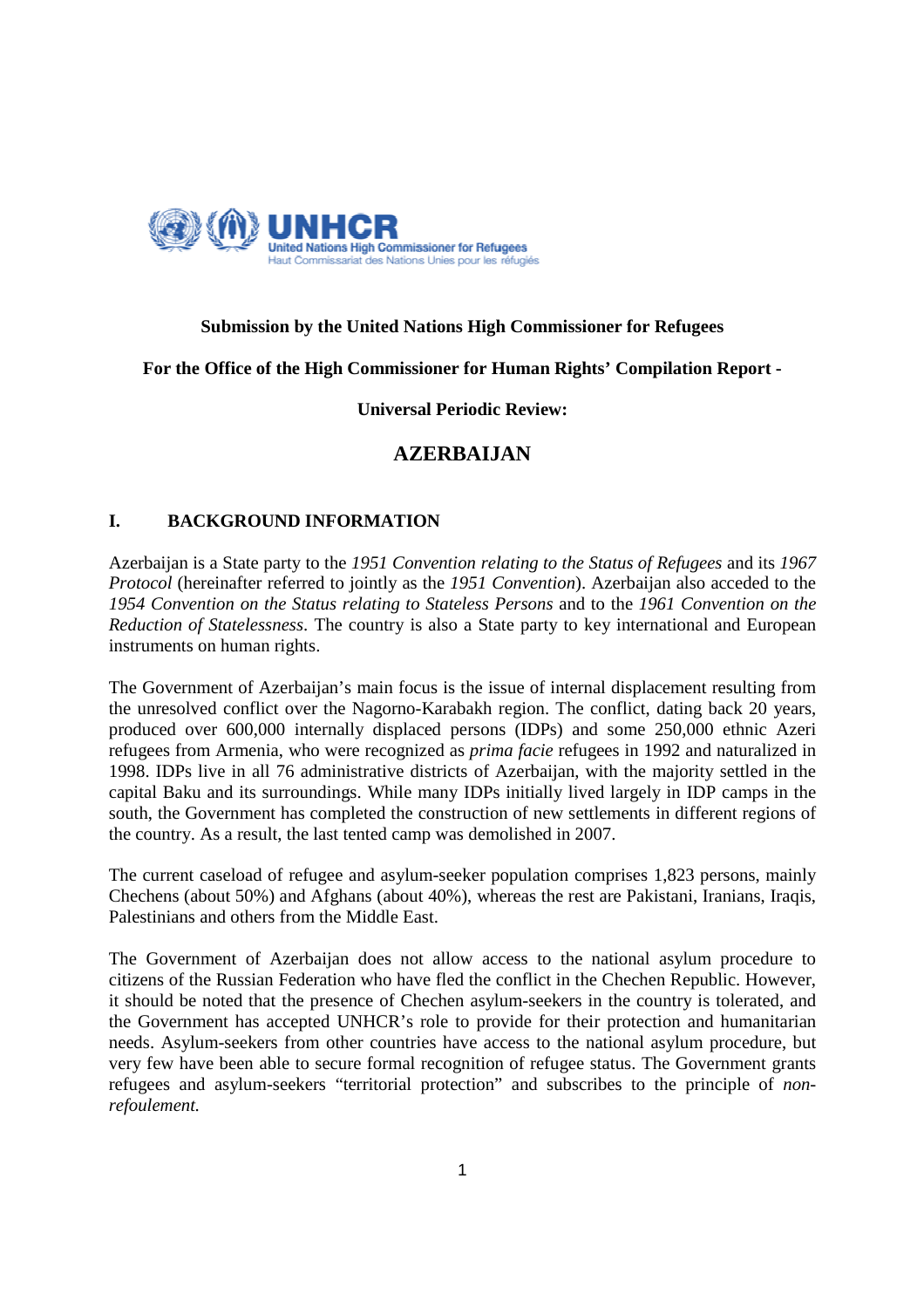The State Migration Service (SMS) is the main body of the Government in charge of asylum matters, migration and statelessness. The SMS is also in charge of irregular migration and views asylum-seekers predominantly as economic migrants who come to Azerbaijan for better economic prospects. The recognition rate remains extremely low. Appeal procedures are in place, but there is no specialized judiciary system dealing with refugees and asylum seekers.

## **II. ACHIEVEMENTS AND BEST PRACTICES**

#### **1. Internally Displaced Persons (IDPs)**

Azerbaijan has a national legislation on the protection and assistance of IDPs, the 1999 law on the status of refugees and IDPs and 1999 Law on the Social Protection of Internally Displaced Persons and Persons Equated to Them. Specific presidential decrees have also been adopted to improve access to employment and protect IDPs from eviction. UNHCR welcomes the Government's substantial efforts to improve the plight of IDPs. The Government assumed full responsibility for improving the conditions of IDPs and has embarked on the implementation of an ambitious and comprehensive State programme designed to alleviate the current needs of IDPs. Over 20 years, the Government constructed about 70 new settlements, which provided housing to some 110,000 refugees from Armenia and IDPs. While gaps still remain, it should be noted that the Government has made efforts to provide its IDP population equal treatment to other citizens, while at the same time according them privileges as a result of their special status. This is demonstrated through a multitude of legal provisions concerning IDPs in the national level. UNHCR also appreciates the pledges made by Azerbaijan at the Ministerial Intergovernmental Meeting in Geneva in December 2011, according to which the Government committed itself to "participate in the preparation and adoption of the international document concerning the protection of rights and freedoms of internally displaced persons; and to contribute to increasing on the global scale, public awareness of the problems faced by internally displaced persons." Similar commitment has also been expressed during the  $63<sup>rd</sup>$  session of UNHCR's Executive Committee.

#### *2.* **Protection against** *refoulement*

UNHCR welcomes the Government's informal agreement to provide territorial protection to persons who are not refugees, *stricto-sensu*, but who are nevertheless in need of international protection, as they cannot return to their countries of origin due to prevailing conflicts, massive violations of human rights and/or situations of generalized violence. Many asylum-seekers from Afghanistan and Iraq fall under UNHCR's extended mandate (as they meet the broader refugee definition). Despite the lack of legislative framework providing for complementary forms of protection, the Government has been so far tolerant to their stay in the country, thus effectively protecting this category of refugees from *refoulement*. The Government also extended this protection to all ethnic Chechens who were not admitted to the national asylum procedure.

#### **3. Statelessness**

UNHCR welcomes Azerbaijan's pledge to undertake a comprehensive study of the statelessness situation in the country, which will be an important step towards clarifying the magnitude and impact of statelessness in the country.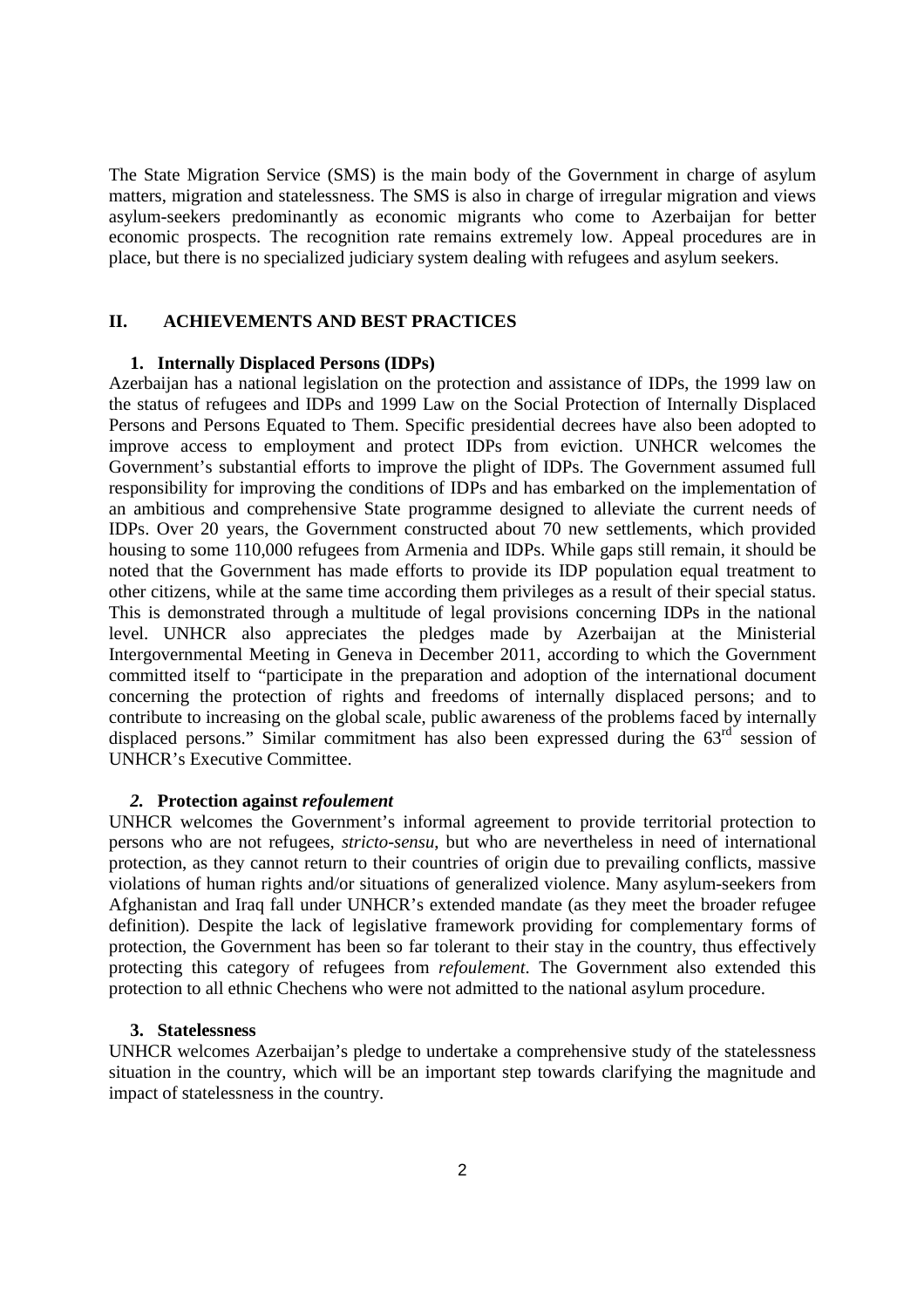### **4. New Legislation on Domestic violence**

UNHCR commends the Government's adoption of the Law on Domestic Violence in 2010. The law incorporates mechanisms and actions related to combating and preventing domestic violence (DV), as well as protecting and assisting victims. The law defines the terms of DV and the forms of violence; explains the status of victims of DV and their social, economic and legal protection guarantees; lists mechanisms and instruments for combating DV; details ways of identifying and eliminating DV; and provides for protective orders and procedures for their issuance and appeal. In 2011, the Government also amended the Criminal and Family Code to criminalize some forms of DV, including forced and early marriages. The law envisages the importance of undertaking social measures for the prevention of DV, such as provision of assistance to victims in their reintegration into society through vocational and other educational programmes, as well as employment support. However, the implementation mechanisms for the Criminal and Family Code still need to be developed.

## **III. KEY PROTECTION ISSUES, CHALLENGES AND RECOMMENDATIONS**

## **Issue 1: Internally displaced persons**

The main concern of the Government in the field of displacement remains the protracted largescale problem of IDPs resulting from the unresolved conflict over the Nagorno-Karabakh region. A significant number of IDPs continue to live in inadequate conditions in public buildings such as schools, hostels and dormitories and in old rural settlements. The majority of the IDPs lives in settlements and is registered at their specific place of residence according to their place of origin. The choice of residence is affected by the current system regulating government assistance to IDPs, which is based on a certain IDP population per region. IDPs that change their district of residence are therefore often not included on the Government assistance lists in the new district. IDPs also face continuous threats of eviction, including due to privatization and public works.

General awareness among IDPs of rights and obligations remains low, with many IDPs not being able to identify legal problems and violations of their rights. IDPs in isolated rural areas, vulnerable groups and disadvantaged urban IDPs have difficulties accessing the limited legal assistance available.

Furthermore, there is an evident lack of employment and income opportunities in the rural regions and urban areas outside Baku, which is another factor impeding self-reliance. In fact, the overcrowded living conditions, lack of employment, lack of opportunities for IDP women to achieve self-reliance are reasons contributing to the increase of domestic violence among the IDP population. The lack of participation of IDP's in the Government IDP programs, as well as the heavy dependence of IDPs on Government assistance are additional protection concerns.

#### **Recommendations:**

- Enhance current living conditions of IDPs, prioritizing vulnerable families in substandard housing conditions,
- Improve implementation of existing national legislations relevant to the protection of IDPs and ensure full access to remedies by supporting and encouraging the role of NGOs to work on legal assistance and counseling.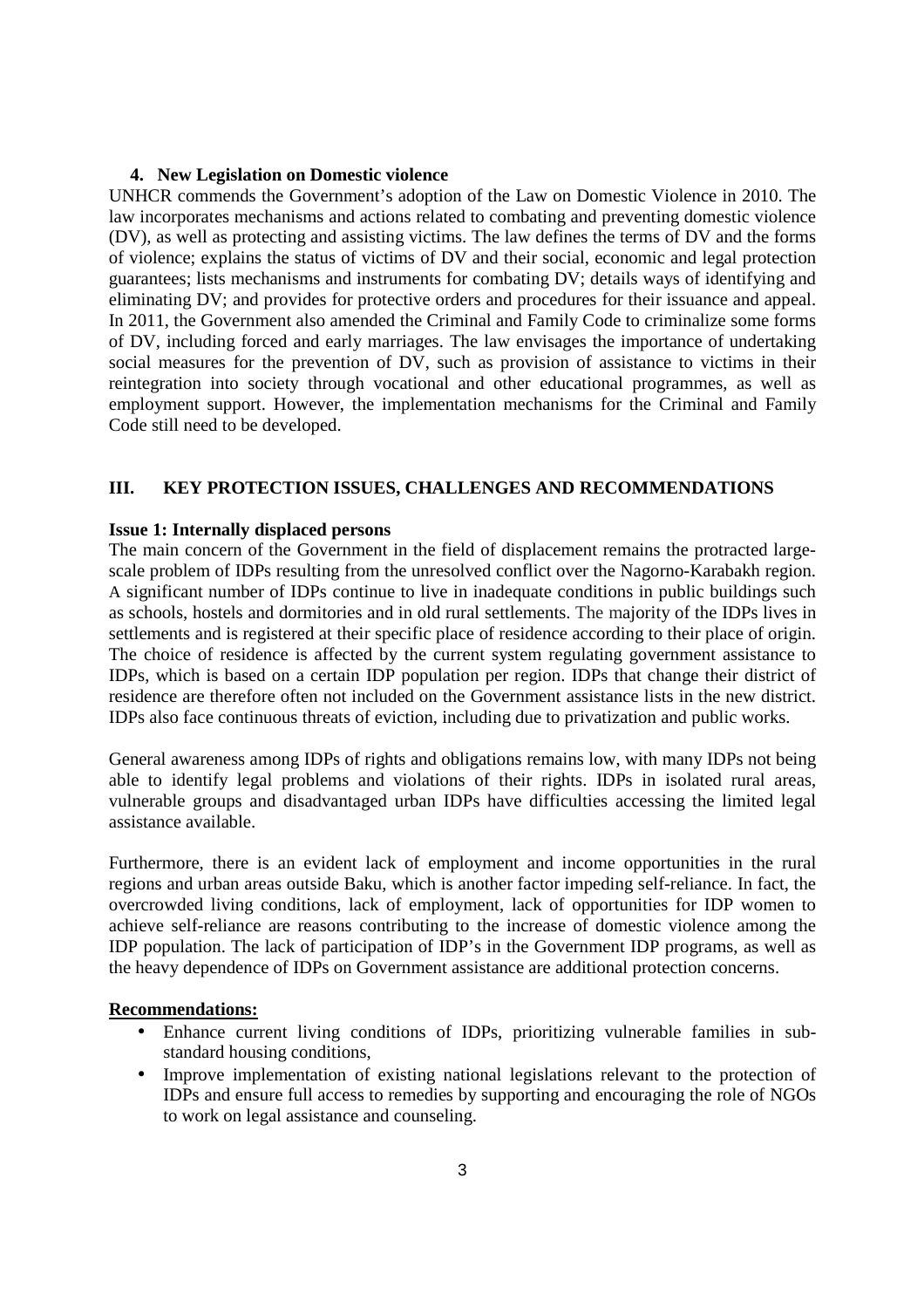- Ensure full implementation of guarantees against forced eviction, including by developing a comprehensive housing strategy that can provide practical housing alternatives and schemes and involves IDPs in decision-making.
- Strengthen support to IDPs in the field of income generation, in particular to vulnerable families (such as female-headed families, elderly and disabled persons), IDPs located in urban areas outside of Baku or those in rural areas,
- Implement the Law on Domestic Violence and establish protection mechanisms, such as shelters, hot-lines and other social services for victims and potential victims of domestic violence.

### **Issue 2: Integration of refugees and asylum-seekers**

Despite the accession by the Government of Azerbaijan to the *1951 Convention* in 1993, there remain significant gaps in the implementation of the provisions relating to the protection of refugees. Following its review of Azerbaijan at its  $59<sup>th</sup>$  session in March 2012, the Committee on the Rights of the Child addressed some of these shortcomings in its concluding observations and recommendations.<sup>1</sup>

At the Ministerial Meeting in December 2011 the Government of Azerbaijan stated its intention "to continue the close cooperation with UNHCR for the elimination of the protection gaps, strengthening the protection regime and asylum system" (….) as well as to facilitate "the participation of refugees in the labour market."

As mentioned above, the Government continues not to allow Russian citizen from the Republic of Chechnya access to its asylum procedure due to geo political sensitivities. The existing judicial process also continues to negatively impact the asylum environment in Azerbaijan. Up to the end of June 2012 and consistent with previous years, there has not been a single positive court decision on asylum appeals.

Moreover, the Government has not yet assumed responsibility for the legal protection and subsistence of refugees and asylum-seekers in its territory. Refugees and asylum-seekers, including those recognized by the Government, do not have full access to legal employment, public health or other social services due to the existing legislative gaps and implementation delays. The Azerbaijani refugee legislation entitles asylum-seekers and recognized refugees to obtain medical care.<sup>2</sup> While citizens of the country enjoy access to basic medical care free of charge, refugees and asylum-seekers can obtain medical services only in private clinics. Consequently, the entire asylum population is fully dependent on limited legal, financial and medical support provided by UNHCR, which cannot cover all the needs of persons of concern.

Due to the restrictions and limitations on legal employment, the overwhelming majority of the asylum population cannot afford quality accommodation and nutrition. According to refugee

1

<sup>&</sup>lt;sup>1</sup> Committee on the Rights of the Child,  $59<sup>th</sup>$  session, 12 March 2012, see in particular paragraphs 66-68, available at the following link: http://www2.ohchr.org/english/bodies/crc/docs/co/CRC-C-AZE-CO-3-4\_en.pdf, see also the annex to this document for further reference.

 $2$  Article 6 and 11 of the Law on Refugees.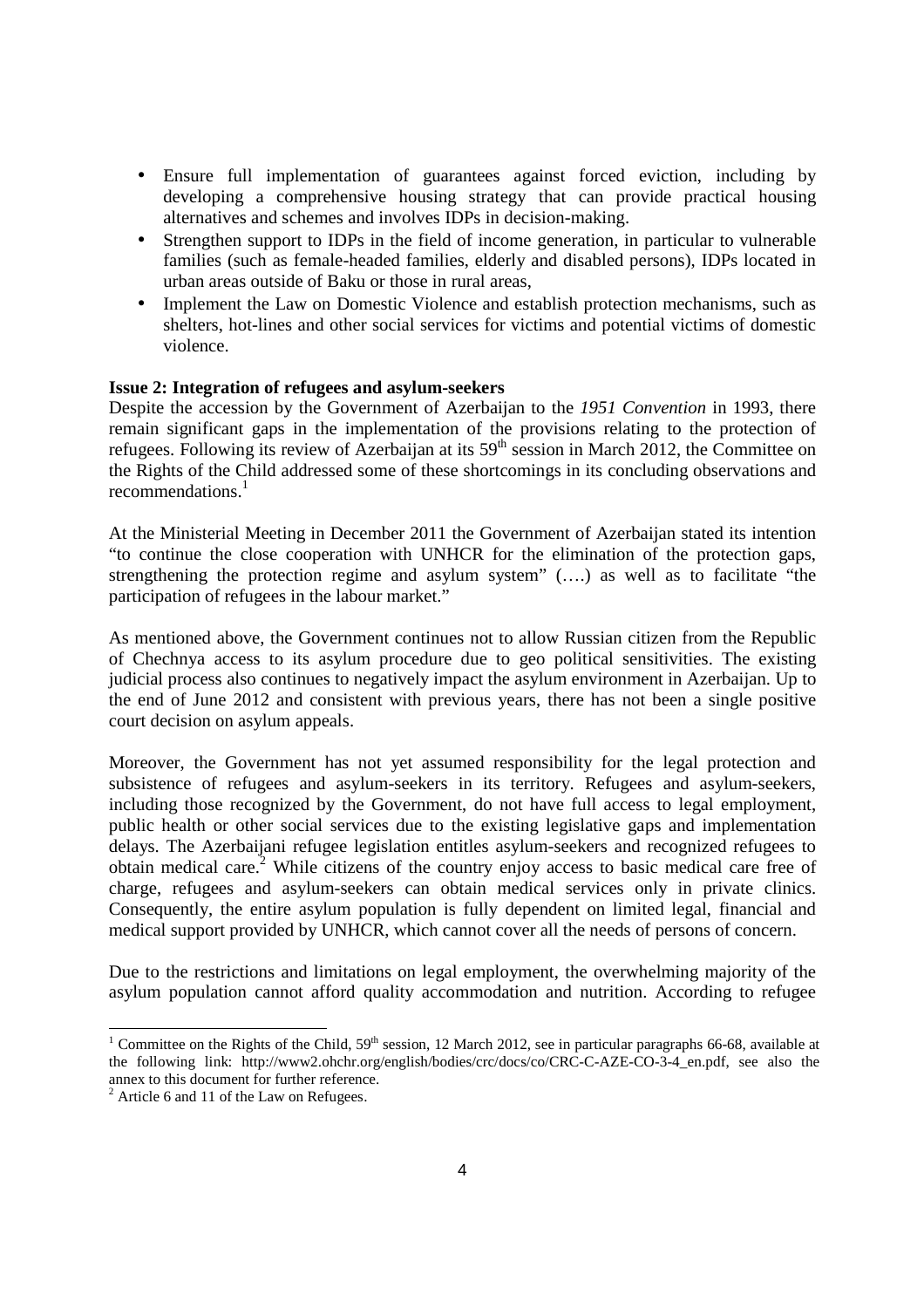polyclinic statistics, the poor economic situation of the majority of refugees also contributes to malnutrition and anemia.

Refugees and asylum-seekers also face obstacles in accessing their civil rights. Registration of marriages remains a serious area of concern. The Decree of the Cabinet of Ministers No 145 requires foreign citizens willing to marry nationals of Azerbaijan to produce to the Civil Act Registration Office a valid passport and celibacy certificate confirming one's bachelor status issued by an official body of the country of origin. Refugees and asylum-seekers often do not possess or do not have access to such documents, due to the very nature of their status, and no exceptions are granted to them, thereby disregarding the provisions contained in Article 25 of the 1951 Refugee Convention.

## **Recommendations:**

- Adopt a legislative framework providing for complementary forms of protection to persons fleeing their countries of origin due to the generalized violence and risk of serious human rights violations, but who do not meet the formal criteria for protection as refugees under the *1951 Convention*.
- Adopt a national programme to facilitate integration (accommodation, orientation, medical and psychosocial support) for refugees with specific needs, including survivors of SGBV, victims of torture, persons with disabilities and etc.
- Admit ethnic Chechen asylum-seekers to the national refugee status determination procedure.
- Establish an independent asylum procedure free from political considerations and with a functioning impartial juridical review.
- Remove existing restrictions and limitations on legal employment and ensure free access of refugees, asylum-seekers and stateless persons to State social services in the same conditions as Azerbaijan citizens.
- Ensure that civil rights of refugees and asylum-seekers, including the right to marriage, are respected.
- Respect the principle of *non-refoulement* at all borders.

### **Issue 3: Stateless persons**

Azerbaijan acceded to the *1954 Convention on the Status relating to Stateless Persons* and the *1961 Convention on the Reduction of Statelessness* in 1996. However, the Government has not as yet established formal statelessness determination procedures, which limits its ability to fully comply with its commitments under the 1954 Convention. In the absence of such procedures, stateless persons remain without a legal status and have no access to basic rights, including the right to benefit from public medical services, the right to formal employment and social rights.

As a successor state of the USSR, Azerbaijan is believed to host a sizeable, yet unknown number of former USSR citizens affected by statelessness. According to the data of the Ministry of Interior, there are 1,741 stateless persons in the country. However, the real figure is believed to be significantly higher than this. A database of some 3,000 families affected by statelessness, who do not possess any valid document attesting effective nationality, has been provided to UNHCR through a national NGO. The largest population of stateless persons consists of ethnic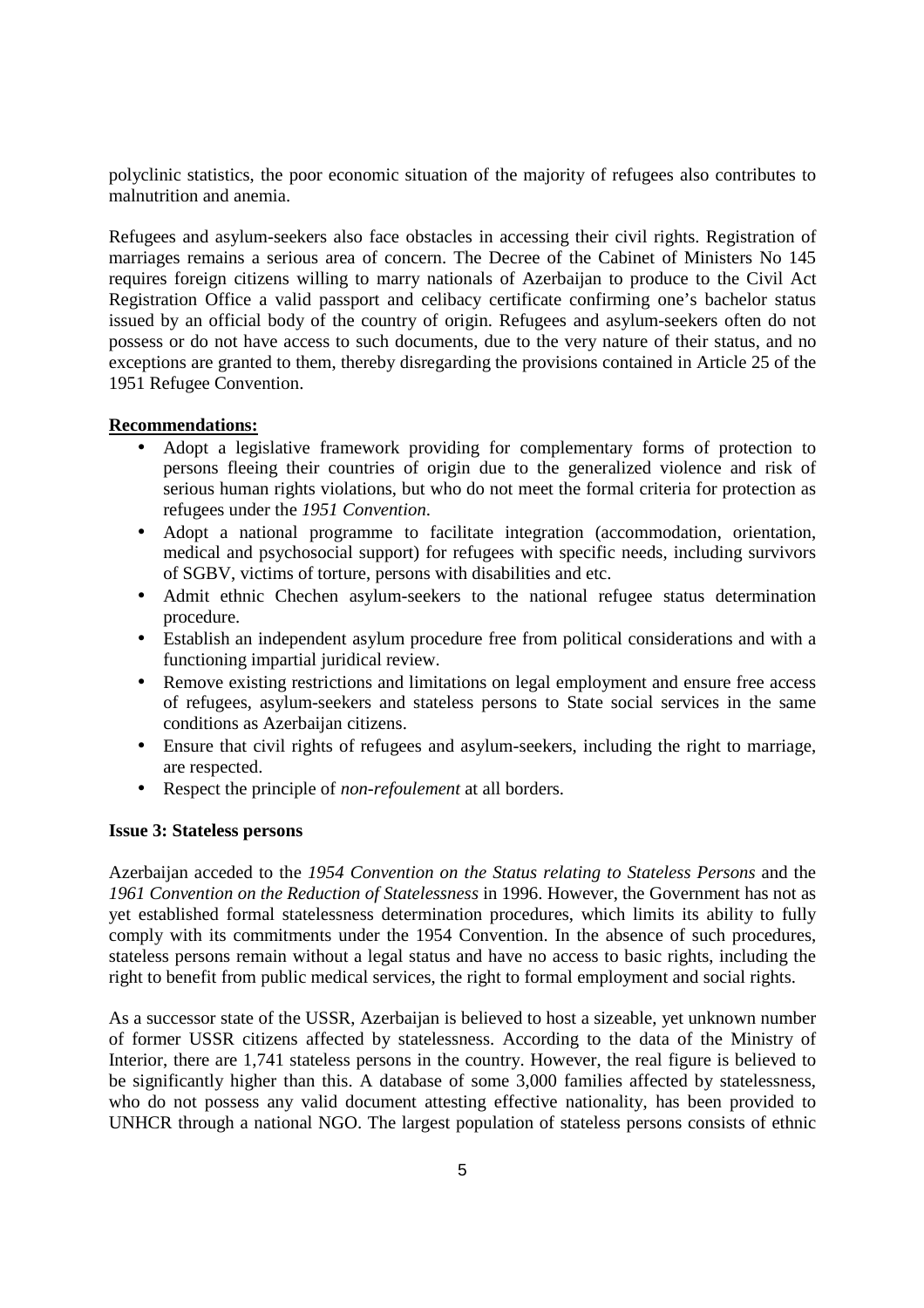Azeris from Georgia, many of whom came to Azerbaijan in the late 1980s and early 1990s due to civil unrest in Georgia. There are also a few other persons who following the replacement of the old USSR passports in 1999-2003, were refused issuance of new ID cards.

Furthermore, the authorities refuse to register the birth of children of asylum-seekers and refugees on the basis of a number of legal and bureaucratic requirements. Birth registration helps prevent statelessness by establishing a legal record of where a child was born and who his or her parents are. As such it serves as a key form of proof of whether a person has acquired nationality by birth or by descent. Foreigners, presumed to enjoy the protection of their own States, are expected by the Azerbaijan authorities to resolve civil registration issues in consultation with their own governments and/or embassies. However, refugees and asylum-seekers are unable to contact the authorities of their country of origin, i.e. the country in which they were persecuted, as this may cause serious hardship or put them – as well as potentially family members – at renewed risk. The failure to facilitate registration of all children at birth born on State territory, regardless of nationality or immigration status, thus puts these children at risk of statelessness.

## **Recommendations:**

- Implement a statelessness status determination procedure to identify stateless persons in the country and grant them a legal status, which would give them full access to the rights set out in the 1954 Convention.
- Establish measures to ensure the registration of all children born on State territory, regardless of their nationality and immigration status, including the children born to asylum-seekers, refugees and stateless persons.

**Human Rights Liaison Unit Division of International Protection UNHCR October 2012**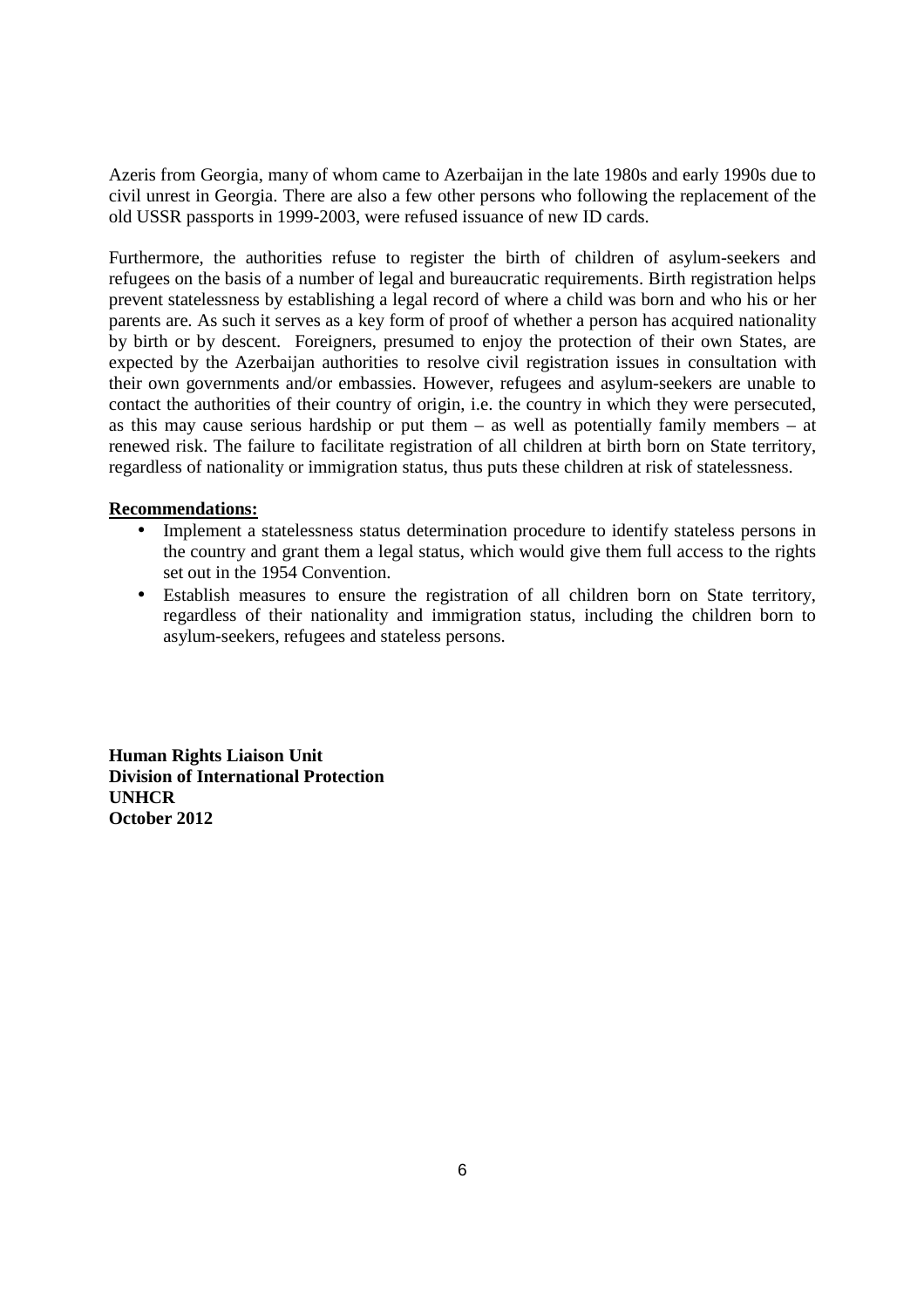## **ANNEX**

### **Excerpts of Concluding Observations and Recommendations from UN Treaty Bodies and Special Procedures' Reports**

### **- Universal Periodic Review:**

#### **AZERBAIJAN**

We would like to bring to your attention the following excerpts from UN Treaty Monitoring Bodies' Concluding Observations and Recommendations and the recommendations contained in reports of Special Procedures mandate holders, relating to persons of concern to UNHCR with regards to Azerbaijan.

### **1. Treaty Body Reports**

## **Committee on the Rights of the Child**

 $CRC/C/AZE/CO/3-4$ ,  $59<sup>th</sup>$  session 12 March 2012

### **Allocation of resources**

17. While noting that the State party has increased its financial resource allocations for health, education, and addressing the needs of children in an internally displaced situation, the Committee is concerned that the overall level of resources allocated for social services remains low. It is further concerned at the absence of a child-rights approach to allocations in the State party's national, regional and local budgets.

18. **Emphasizing articles 2, 3, 4 and 6 of the Convention, the Committee recommends that the State party increase the level of financial resources allocated to its social services with a view to raising it, at minimum, to correspond with the average levels of the member States of the Organization for Economic Cooperation and Development. Furthermore, it recommends that the State party establish a child-friendly budget process at the national, regional and municipal levels, with clear allocations to relevant sectorial areas such as health care, education and child protection, as well as specific indicators and a tracking system. In addition to this, the Committee recommends that the State party establish mechanisms to monitor and evaluate the efficacy, adequacy and equitability of the distribution of resources allocated to the implementation of the Convention for all children.** 

23. While noting as positive the State party's establishment of a children's rights website and the mandatory training on the Convention for law professionals, the Committee remains concerned that awareness and knowledge of the Convention remains limited, particularly among education professionals.

24. **The Committee recommends that the State party include mandatory modules on human rights and the Convention in its school curriculum and training programmes for all professionals working with or for children, particularly in rural areas and in situations concerning asylum-seekers, refugees and internally displaced persons. The Committee further recommends that the State party increase media engagement in raising awareness**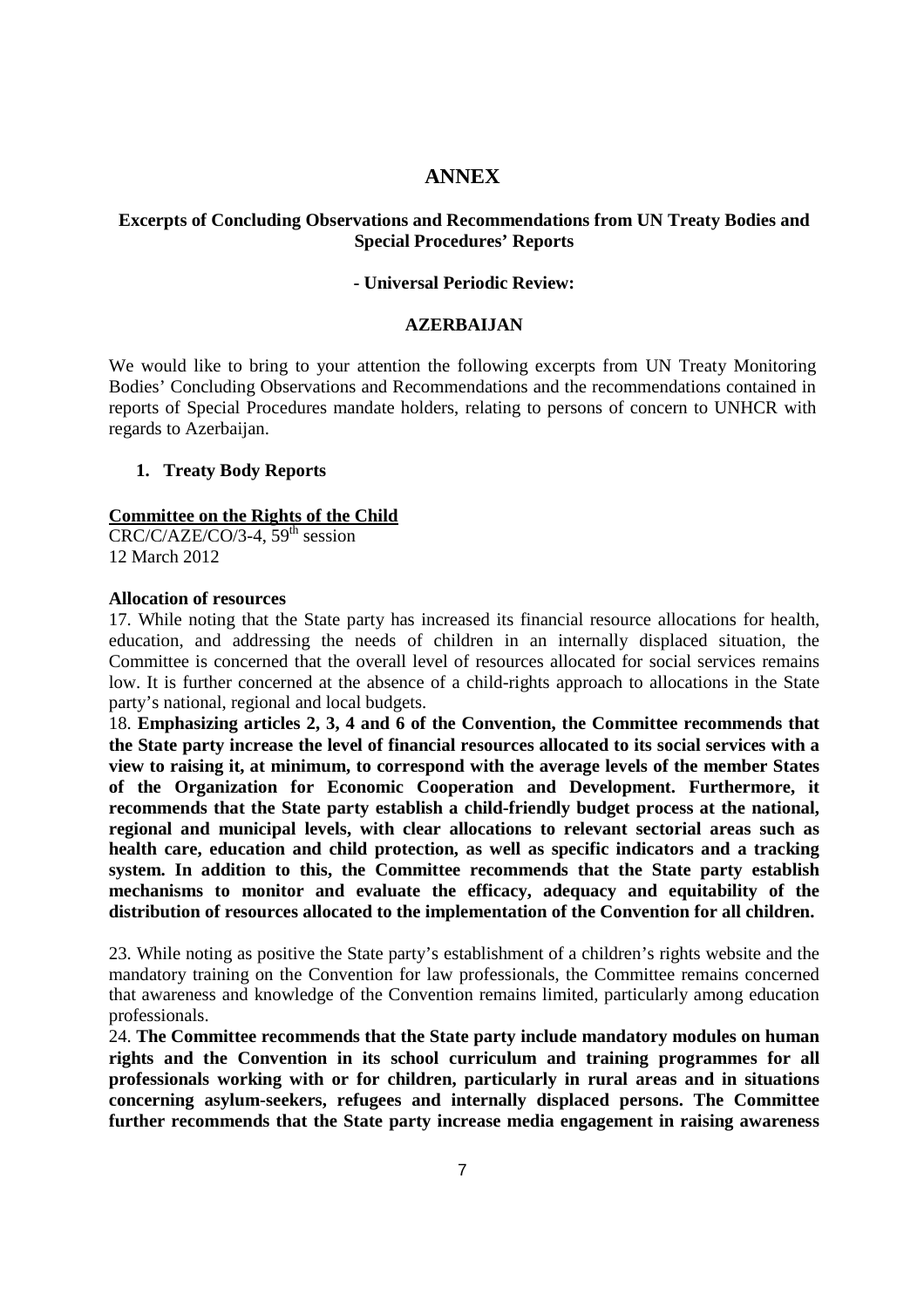## **of the Convention in a child-friendly manner, in particular through greater use of the press, radio, television, the Internet and other media, and the active involvement of children in public outreach activities.**

#### **Birth registration**

38. The Committee is concerned about the significant proportion of births that remain unregistered, both among newborn infants as well as persons currently under the age of 18. The Committee is particularly concerned about the situation of children born to parents in situations of socio-economic marginalization and/or living in remote regions, as well as to mothers who have been subject to underage marriage and are consequently often not officially registered as married. Furthermore, it is concerned at the prevalence of corruption in the birth registration process and the resulting inadequacy and inconsistency in the provision of registration services in the State party, particularly in its rural and outlying territories.

39. **The Committee recommends that the State party undertake all necessary measures to ensure the availability of universal birth registration for all children regardless of the circumstance of birth, and/or the marital and/or migration status of the child's parent(s). It also recommends that the State party consider taking specific measures to facilitate birth registration for children of underage mothers and/or mothers in rural areas. Furthermore, the Committee also recommends that the State party take specific measures, including legislative measures, to combat corruption among authorities responsible for the provision of birth certificates.** 

### **Asylum-seeking and refugee children**

66. The Committee notes with appreciation the significant measures taken by the State party to improve the situation of internally displaced persons in its territory. However, the Committee is deeply concerned about the situation of asylum-seeking children. In this context, the Committee is concerned that:

(a) There is no mechanism to provide specific measures of protection and assistance to unaccompanied and separated children seeking asylum, and that there is no application of a consistent and child-sensitive interpretation of the refugee definition;

(b) The current refugee legislation does not explicitly provide for complementary forms of protection for persons, including children of Chechen origin, who are not formally recognized as refugees and who are unable to return to their country of origin due to unsafe conditions;

(c) The State party does not assume responsibility for the legal protection and welfare of asylumseekers in its territory as envisaged in the 1999 Law on the status of refugees and internally displaced persons. Specifically, asylum-seekers and their children in its territory do not have adequate and reliable access to public health, education, social services or an adequate standard of living, due to existing legislative gaps and delays in implementation;

(d) The State party does not provide for the birth registration of infants in an asylum-seeking situation at birth, putting them at risk of statelessness;

(e) The State party's new draft migration code lacks provisions on complementary forms of protection and humanitarian status, which would constitute a significant obstacle to children in such situations with regard to accessing necessary social services.

67. **The Committee urges the State party to take urgent and necessary measures to adequately address the situation of asylum-seeking children and, in doing so, take every necessary measure:**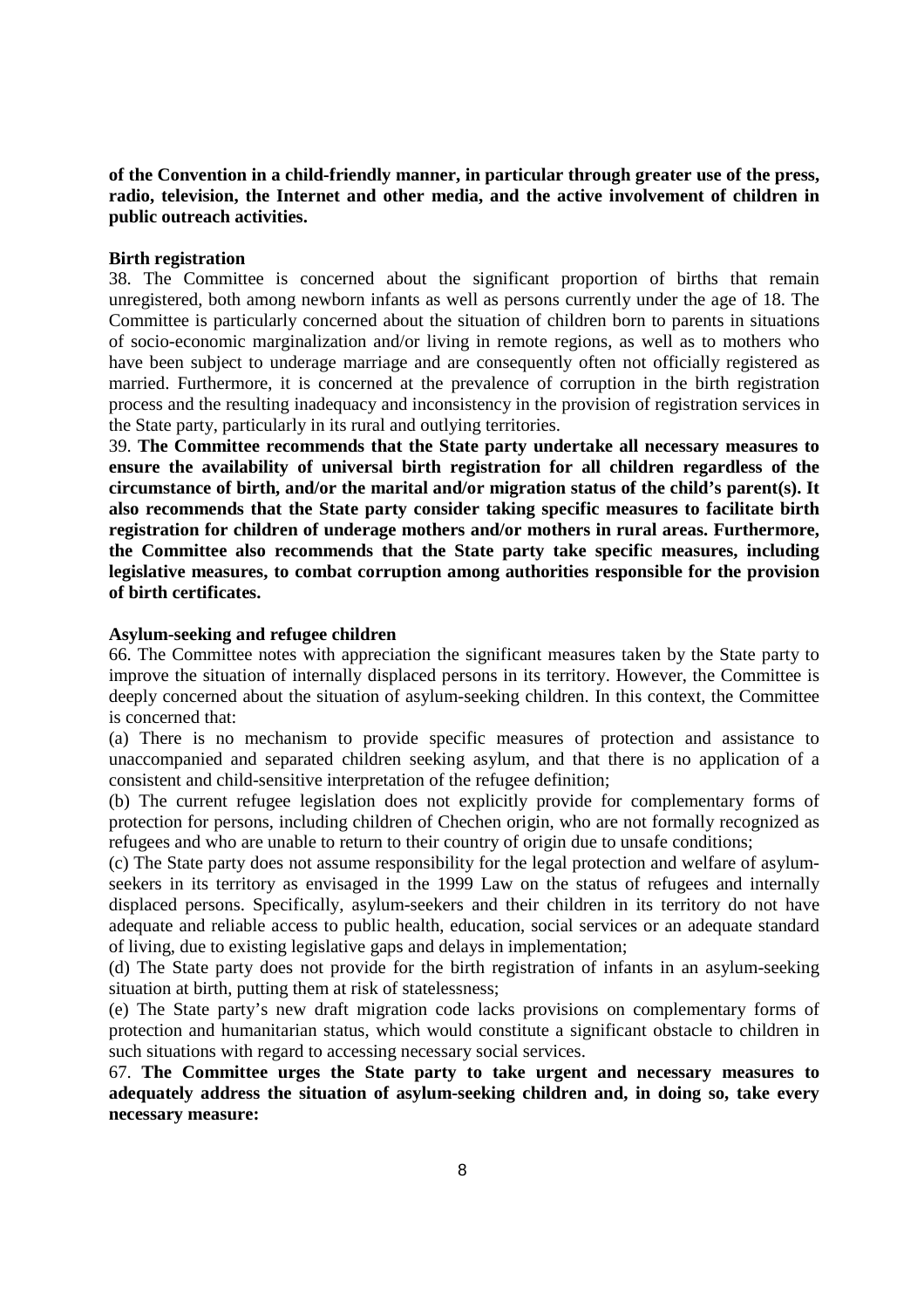**(a) To ensure that due consideration is given to asylum claims submitted by children, including under a refugee status determination procedure which takes into account the specific needs and rights of children and pays particular attention to unaccompanied and separated children seeking asylum, and ensure that such procedures are child-friendly and in compliance with international refugee and** 

**human rights law;** 

**(b) To provide protection for children, including those of Chechen origin, not formally recognized as refugees and unable to return to their country of origin due to, inter alia, severe disturbances of the public order or armed conflict;** 

**(c) To fully implement the 1999 Law on the status of refugees and internally displaced persons and other related legislation and ensure adequate and sufficient access to food, shelter, health care and education for children in an asylum-seeking situation;** 

**(d) To provide for all children born on the territory of Azerbaijan, regardless of status, to be registered at birth and receive all necessary documentation;** 

**(e) To consider seeking legal expertise and comments in the drafting process, including from the Office of the United Nations High Commissioner for Refugees (UNHCR), in order to assist the Government in seeking permanent solutions for refugee-related issues.** 

68. **In considering the above recommendations, the Committee draws the State party's attention to the Guidelines on International Protection: child asylum claims under articles 1(A)2 and 1(F) of the 1951 Convention and/or 1967 Protocol relating to the Status of Refugees issued by UNHCR in December 2009.** 

77. **The Committee also recommends that the State party ensure, through adequate legal provisions and regulations, that all children who are victims and/or witnesses of crimes, for example, child victims of abuse, domestic violence, sexual and economic exploitation, abduction and trafficking, and witnesses of such crimes, are provided with the protection required by the Convention and that the State party take fully into account the Guidelines on Justice in Matters involving Child Victims and Witnesses of Crime (Economic and Social Council resolution 2005/20, annex).** 

**Committee on the Rights of the Child: Optional Protocol on the Sale of Children, Child Prostitution, and Child Pornography** 

 $CRC/C/OPSC/AZE/CO/1, 59<sup>th</sup> session$ 12 March 2012

### **Législation**

10. Tout en notant que l'État partie a adopté une loi sur la lutte contre la traite des êtres humains (2005), le Comité constate toujours avec préoccupation:

a) Que le Protocole facultatif n'a pas encore été pleinement incorporé dans la législation de l'État partie et que la législation en vigueur ne porte pas expressément sur toutes les infractions visées par le Protocole facultatif;

b) Que, malgré l'augmentation du nombre des infractions visées par le Protocole facultatif qui sont commises via Internet et avec/à travers les téléphones portables, il n'existe pas dans l'État partie de législation concernant expressément les contacts à visées sexuelles et l'exploitation via Internet et d'autres moyens de télécommunication, y compris les téléphones portables.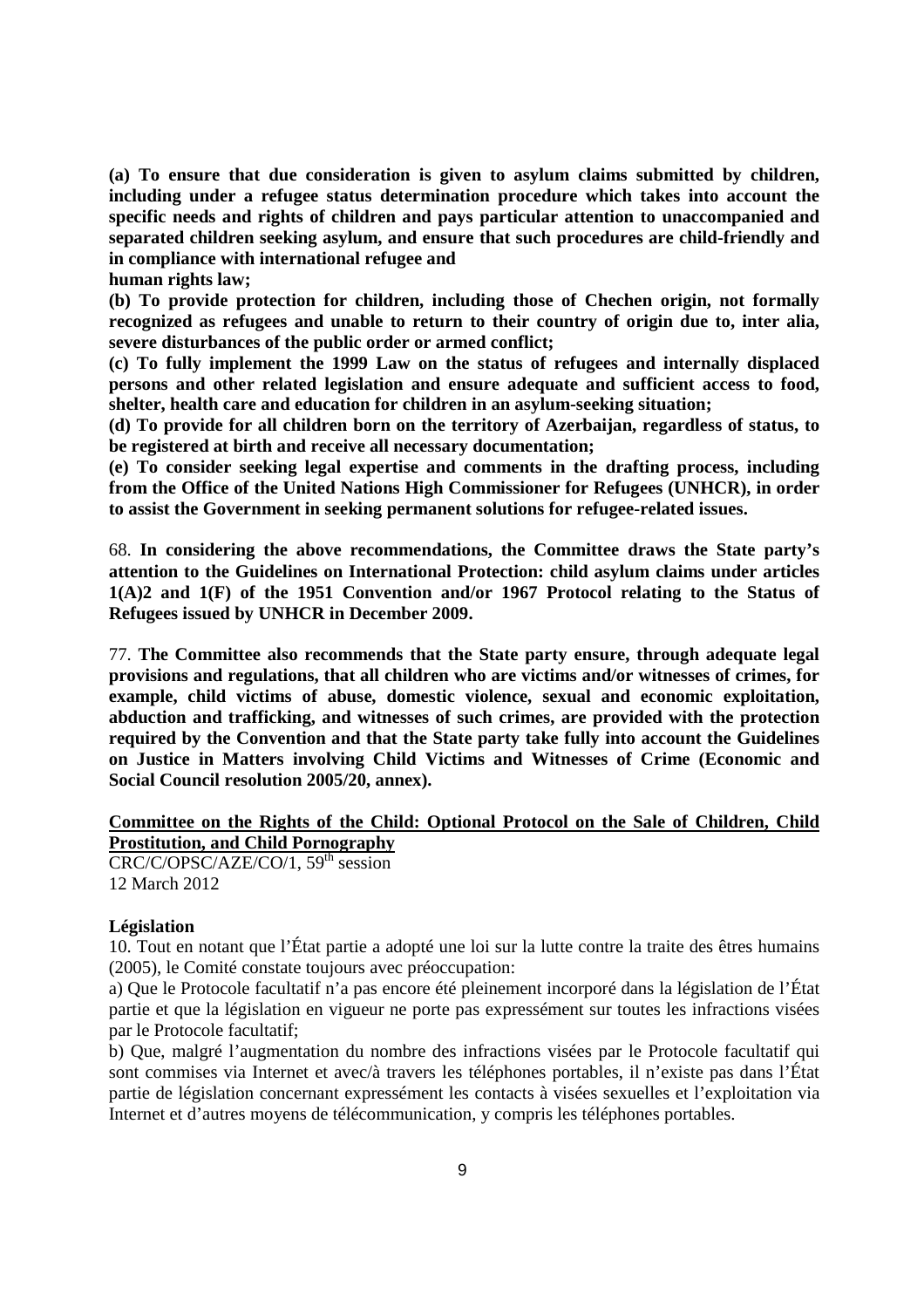11. **Le Comité prie instamment l'État partie de poursuivre ses efforts pour harmoniser la législation nationale avec le Protocole facultatif. Il recommande en particulier à l'État partie:** 

**a) Conformément à ses obligations découlant des articles 1er, 2 et 3 du Protocole facultatif, de définir et d'interdire tous les cas de vente d'enfants, prostitution des enfants et pornographie mettant en scène des enfants, pratiques qui s'apparentent, mais ne sont pas identiques à la traite des personnes;** 

**b) D'envisager de promulguer une législation pour s'attaquer spécifiquement au phénomène de plus en plus répandu des infractions commises contre des enfants à partir d'Internet et/ou des téléphones portables, notamment au problème des contacts à visées sexuelles.** 

### **Plan national d'action**

12. Le Comité se félicite de l'adoption, en 2004, d'un Plan national d'action contre la traite des êtres humains, puis, en 2009, d'un nouveau plan pour la période 2009-2013. Toutefois, il regrette qu'aucun plan d'action spécifique ne traite de façon exhaustive tous les domaines couverts par le Protocole facultatif.

13. **Le Comité recommande à l'État partie de veiller à ce que la stratégie et le programme d'ensemble prévus pour la mise en oeuvre de la Convention (CRC/C/AZE/CO/3-4, par. 13 et 14) incluent un programme d'action complet et distinct portant spécifiquement sur toutes les questions considérées dans le Protocole facultatif et de dégager les ressources humaines, techniques et financières nécessaires à sa mise en oeuvre. Ce faisant, l'État partie devrait porter une attention particulière à l'application de toutes les dispositions du Protocole facultatif, en tenant compte des Déclaration et Programme d'action et de l'Engagement mondial adoptés respectivement au premier, au deuxième et au troisième Congrès mondial contre l'exploitation sexuelle des enfants à des fins commerciales, tenus à Stockholm en 1996, à Yokohama en 2001 et à Rio de Janeiro en 2008.** 

#### **Coordination et évaluation**

14. Le Comité relève avec préoccupation que l'État partie ne dispose pas de mécanisme chargé de la coordination, de la surveillance et de l'application générales du Protocole facultatif. Tout en saluant la création d'un groupe de travail réunissant des organismes gouvernementaux pour lutter contre la traite des êtres humains, le Comité regrette que ce groupe de travail ne puisse être considéré comme un mécanisme effectif de coordination de l'application générale du Protocole puisqu'il ne s'occupe pas des autres questions relatives à la vente d'enfants, la prostitution des enfants et la pornographie mettant en scène des enfants.

15. **Renvoyant à ses recommandations concernant le mécanisme de coordination de l'État partie pour la mise en oeuvre de la Convention (CRC/C/AZE/CO/3-4, par. 12), le Comité recommande à l'État partie de renforcer la coopération et la coordination entre la Commission nationale pour les mineurs et le Comité d'État aux affaires de la famille, des femmes et des enfants, en particulier, ainsi qu'entre les autres ministères et organismes gouvernementaux compétents, en ce qui concerne l'application du Protocole facultatif. Il recommande également à l'État partie de veiller à ce que ces organismes soient dotés de moyens humains, techniques et financiers suffisants pour pouvoir s'acquitter de leurs fonctions dans le cadre de l'application du Protocole facultatif.**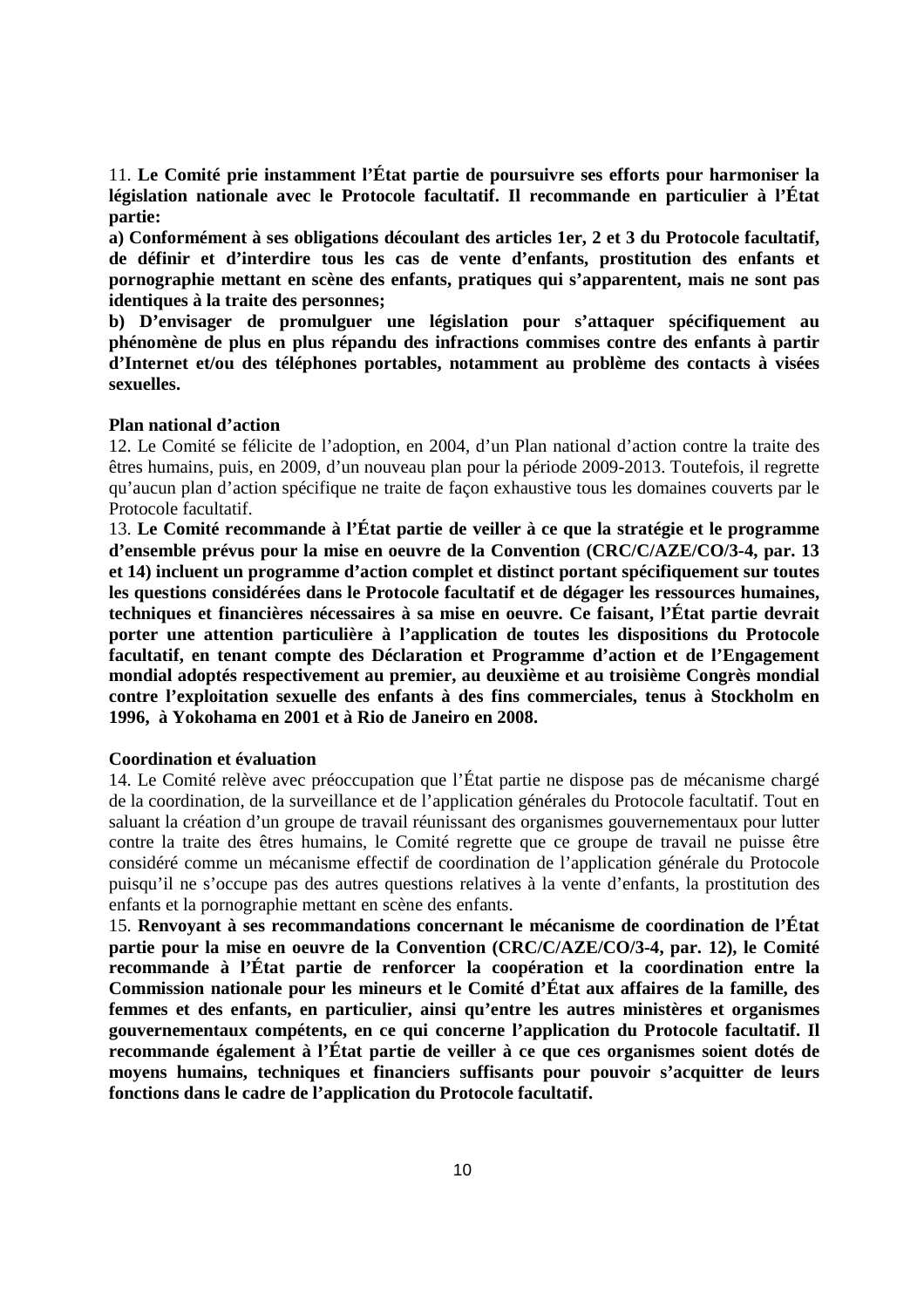#### **Formation**

18. Le Comité prend note avec satisfaction des programmes de formation prévus par l'État partie dans le domaine de la lutte contre la traite des êtres humains. Mais il regrette qu'aucune activité de formation ne porte expressément sur toutes les dispositions du Protocole facultatif, notamment en ce qui concerne la vente d'enfants.

19. **Le Comité recommande à l'État partie d'allouer des ressources à des programmes pluridisciplinaires de formation conçus avec la participation des communautés concernées et d'autres parties prenantes et portant sur tous les domaines visés par le Protocole facultatif. Ces formations devraient être dispensées à tous les groupes professionnels concernés et au personnel des ministères et des institutions travaillant avec et pour les enfants. Le Comité prie en outre instamment l'État partie de procéder à une évaluation systématique de tous les programmes de formation relatifs au Protocole facultatif en vue d'améliorer leur impact et leur pertinence.** 

### **Mesures adoptées pour prévenir les infractions visées par le Protocole facultatif**

22. Le Comité prend note avec satisfaction des informations fournies par l'État partie concernant l'adoption de la loi sur la lutte contre la traite des êtres humains et la création d'un Comité d'État aux affaires de la famille, des femmes et des enfants qui a organisé des activités de sensibilisation sur la traite des enfants et le problème des enfants des rues. Il regrette toutefois que ces efforts aient porté uniquement sur la traite et que les mesures prises pour lutter contre les autres infractions visées par le Protocole facultatif demeurent insuffisantes.

### 23. **Le Comité recommande à l'État partie:**

**a) De veiller à ce que les activités menées par la Commission nationale pour les mineurs, le Comité d'État aux affaires de la famille, des femmes et des enfants, les organes chargés du maintien de l'ordre et les centres de protection sociale pour prévenir, détecter, réprimer et éliminer les infractions visées par le Protocole facultatif soient planifiées et mises en oeuvre d'une façon coordonnée;** 

**b) De renforcer les mesures de réduction de la pauvreté et de protection sociale destinées aux familles économiquement défavorisées afin d'éviter que leurs enfants ne deviennent victimes d'infractions visées par le Protocole facultatif;** 

**c) De mener des travaux de recherche complets et pluridisciplinaires dans les différents groupes socioéconomiques et culturels sur la nature et l'ampleur de la vente d'enfants, de la prostitution des enfants et de la pornographie mettant en scène des enfants et, à partir des résultats de ces travaux, d'adopter une stratégie globale et ciblée de prévention et de répression des infractions visées par le Protocole facultatif;** 

**d) De renforcer ses mécanismes de contrôle de l'adoption d'enfants.** 

### **Lois et réglementations pénales en vigueur**

26. Tout en notant que l'État partie a inclus dans son Code pénal l'article 144-1 sur la traite des êtres humains, le Comité relève avec inquiétude que cette disposition ne couvre pas toutes les infractions visées par le Protocole facultatif. Il constate en outre avec préoccupation que, si l'article 171 interdit l'implication d'adolescents dans la prostitution et que l'article 242 interdit la production et la distribution de matériels pornographiques, le Code pénal ne prévoit pas de dispositions interdisant expressément la pornographie impliquant des enfants.

27. **Le Comité recommande à l'État partie de réviser son Code pénal pour le mettre pleinement en conformité avec les articles 2 et 3 du Protocole facultatif et de veiller à ce que**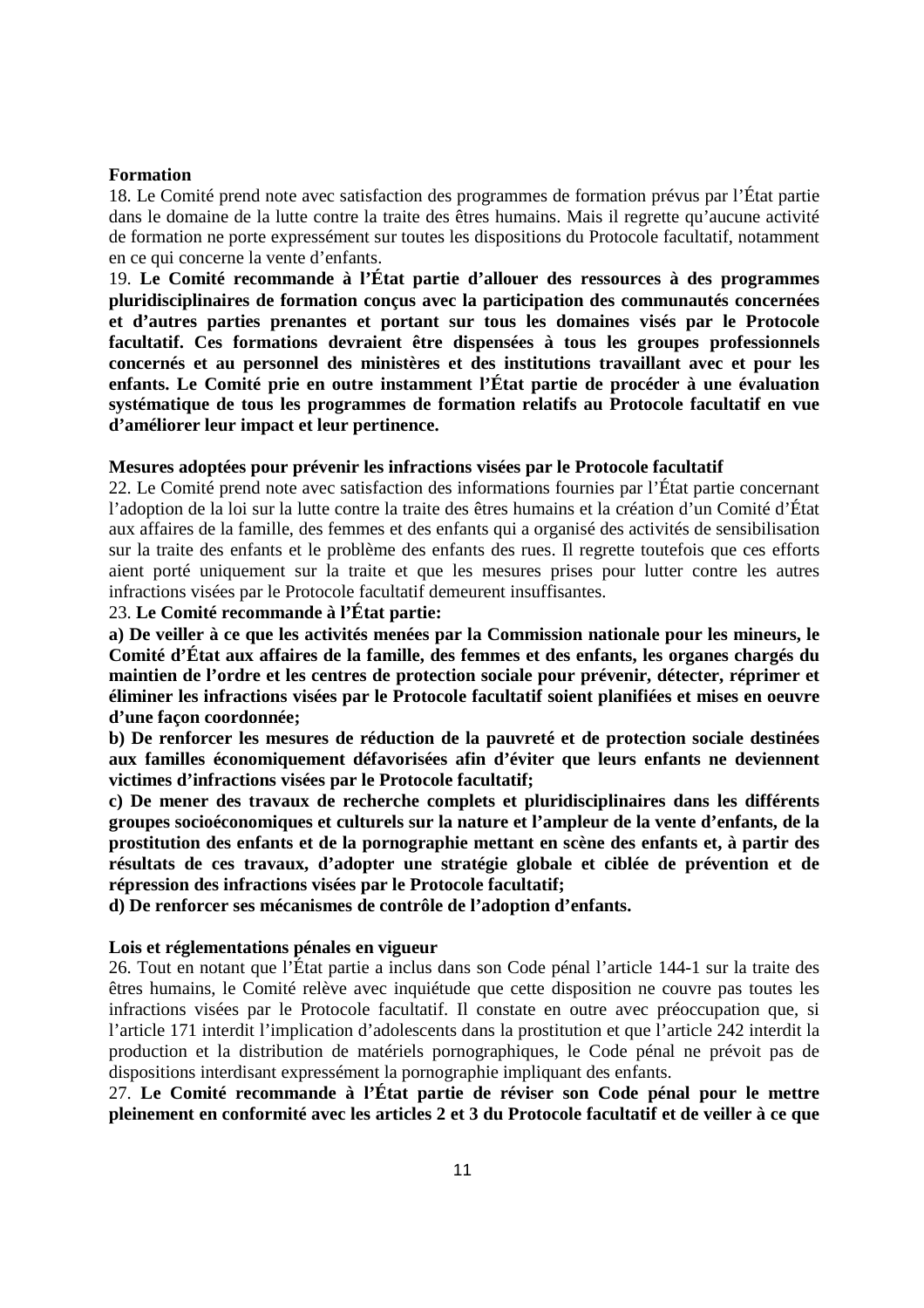**la loi soit appliquée dans la pratique et que des sanctions appropriées soient prononcées à l'égard des responsables, afin de lutter contre l'impunité. L'État partie devrait, en particulier, incriminer:** 

**a) La vente d'enfants, consistant à offrir, remettre ou accepter un enfant, quel que soit le moyen utilisé, aux fins d'exploitation sexuelle de l'enfant, de transfert d'organe de l'enfant à titre onéreux ou de soumission de l'enfant au travail forcé, ou à obtenir indûment, en tant qu'intermédiaire, le consentement à l'adoption d'un enfant, en violation des instruments juridiques internationaux relatifs à l'adoption;** 

**b) Le fait d'offrir, d'obtenir, de procurer ou de fournir un enfant à des fins de prostitution;** 

**c) Le fait de distribuer, d'importer, d'exporter, d'offrir, de vendre, de détenir ou de consulter ou visionner, en toute connaissance de cause, des matériels pornographiques mettant en scène des enfants, y compris des matériels virtuels ou des représentations suggestives d'enfants qui ne dépeignent pas des enfants se livrant à une activité sexuelle explicite (représentations érotiques mettant en scène des enfants); et** 

**d) Le fait de produire et diffuser des matériels encourageant l'un quelconque de ces actes.** 

## **Mesures adoptées pour protéger les droits et les intérêts des enfants victimes d'infractions visées par le Protocole facultatif**

34. Le Comité note avec satisfaction que l'État partie a établi, en 2009, un Centre d'assistance aux victimes de la traite des êtres humains sous les auspices du Ministère du travail et de la protection sociale. Il relève avec préoccupation, cependant, que le pouvoir et les programmes du Centre se limitent aux seules victimes de la traite et qu'aucune information n'est fournie sur les mécanismes éventuellement mis en place pour identifier et protéger les victimes d'infractions visées par le Protocole facultatif. Il s'inquiète en outre de l'absence d'informations concernant la réparation prévue pour les victimes d'infractions visées par le Protocole facultatif.

35. **Le Comité recommande à l'État partie de renforcer les mesures propres à protéger les droits et les intérêts des enfants victimes d'infractions visées par le Protocole facultatif, quelles qu'elles soient, et en particulier de veiller à la mise en place et au bon fonctionnement de mécanismes relatifs à l'identification et à la protection des victimes d'infractions visées par le Protocole facultatif, et de veiller à ce que les enfants victimes de telles infractions ne soient pas traités comme des délinquants. Le Comité recommande en outre à l'État partie de prendre des mesures pour garantir à tous les enfants victimes l'accès à des procédures leur permettant, sans discrimination, de réclamer réparation du préjudice subi aux personnes juridiquement responsables, en application du paragraphe 4 de l'article 9 du Protocole, et d'établir un fonds pour l'indemnisation des victimes, pour les cas où ces dernières ne peuvent obtenir réparation auprès de l'auteur de l'infraction.** 

36. **Le Comité recommande également à l'État partie, conformément aux obligations qui lui incombent au titre de l'article 8 du Protocole facultatif, de faire en sorte, en adoptant les dispositions législatives et les règlements voulus, que tous les enfants victimes d'actes criminels, tels que sévices, violence familiale, exploitation sexuelle et économique, enlèvement et trafic, ou témoins de tels actes, bénéficient de la protection exigée par le Protocole facultatif, et de tenir pleinement compte des Lignes directrices en matière de justice dans les affaires impliquant les enfants victimes et témoins d'actes criminels (résolution 2005/20 du Conseil économique et social, annexe).**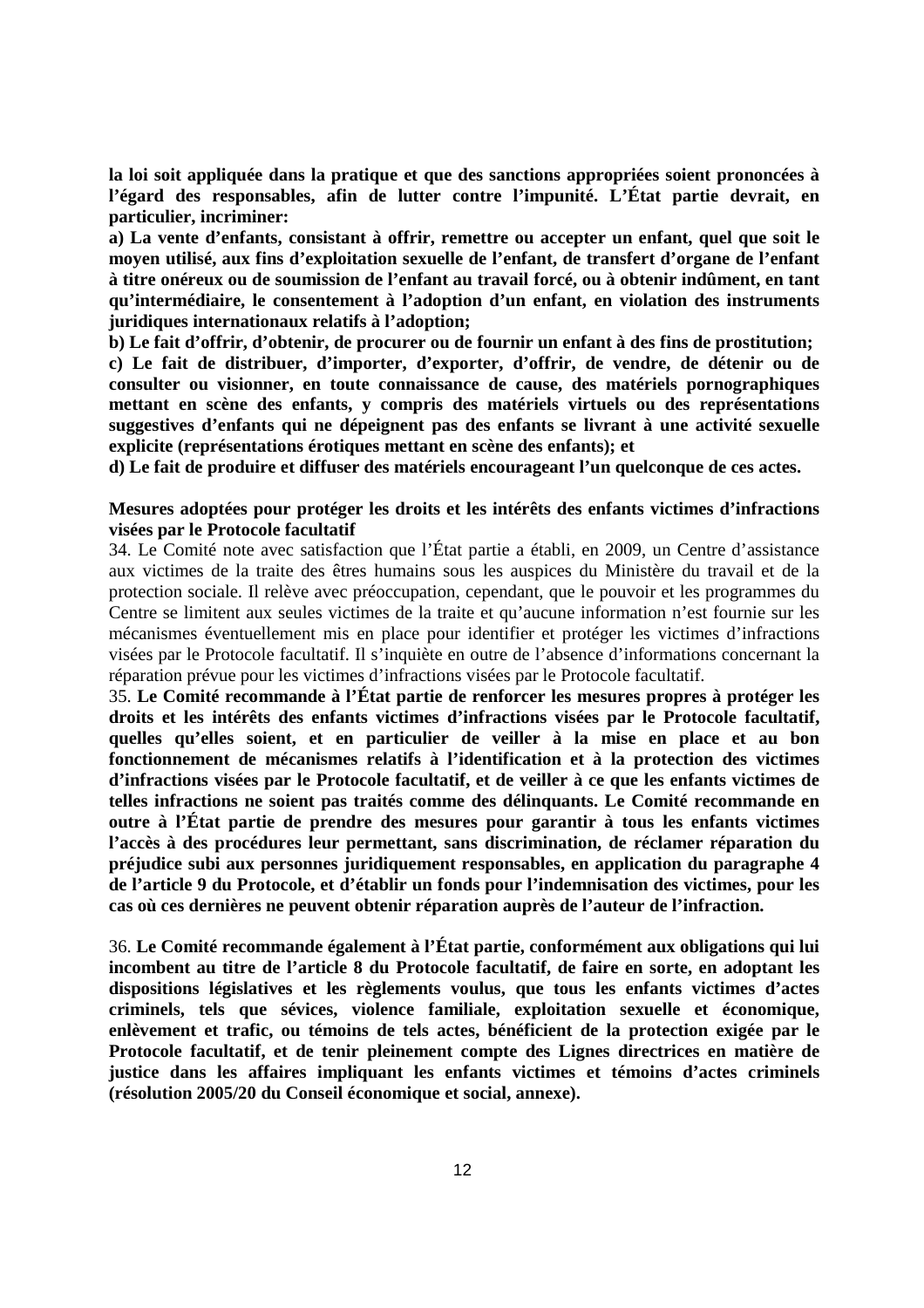### **Rétablissement et réinsertion des victimes**

37. Le Comité se félicite des Règles relatives à la réadaptation sociale des victimes de la traite des êtres humains adoptées par l'État partie le 6 mars 2006, qui définissent des mécanismes de réadaptation sociale pour ces victimes. Il se félicite également de l'adoption des Règles relatives au placement et à l'hébergement dans des foyers des enfants victimes de la traite des êtres humains (résolution no 180 en date du 19 novembre 2009). En dépit de ces efforts, le Comité est sérieusement préoccupé par le fait que les mesures de rétablissement et de réinsertion sont réservées aux victimes de la traite et ne prennent pas suffisamment en compte les besoins des victimes des infractions de vente d'enfants, de prostitution des enfants et de pornographie mettant en scène des enfants visées par le Protocole facultatif. Le Comité est en outre préoccupé par l'insuffisance critique de foyers publics pour les enfants victimes et par le fait que tous les enfants identifiés comme victimes n'ont pas accès aux soins, à l'assistance et aux recours nécessaires.

38. **Le Comité engage instamment l'État partie à:** 

**a) Établir un mécanisme qui permette de fournir des services de rétablissement et de réadaptation aux enfants victimes des infractions, quelles qu'elles soient, visées par le Protocole facultatif;** 

**b) Adopter toutes les mesures nécessaires, y compris en envisageant des programmes de formation à l'intention des professions médicales sur la manière de repérer et de traiter les victimes d'infractions visées par le Protocole facultatif, pour que les enfants victimes de telles infractions reçoivent l'assistance nécessaire, notamment aux fins de leur pleine réinsertion sociale et de leur plein rétablissement physique et psychologique;** 

**c) Solliciter l'assistance technique de l'UNICEF et de l'Organisation internationale des migrations aux fins de l'application de ces recommandations.** 

## **Committee on the Rights of the Child: Optional Protocol on the Involvement of Children in Armed Conflict**

 $CRC/C/OPAC/AZE/CO/1, 59<sup>th</sup> session$ 8 March 2012

#### **Measures adopted to protect the rights of child victims**

23. The Committee regrets the lack of information in the State party report concerning refugees and asylum-seeking children who have fled armed conflict, including former child soldiers. The Committee is concerned about the situation of asylum-seeking children who are under a different categorization than refugee children, and that there have been asylum seeking children who may have been in need of protection, recovery and reintegration support during the time when the Optional Protocol has been in force. The Committee is further concerned about the lack of procedures aimed at the identification of such children who have been victims of crimes under the Optional Protocol and the lack of awareness in the State party about the need for such identification.

24. **The Committee recommends that the State party pay special attention to identifying refugee and asylum-seeking children who have been subject to conflict related trauma and displacement and provide them with special support and assistance, including psychological treatment. It further calls upon the State party to take all necessary measures to ensure that all children, including those who may not benefit from refugee status, be entitled to a**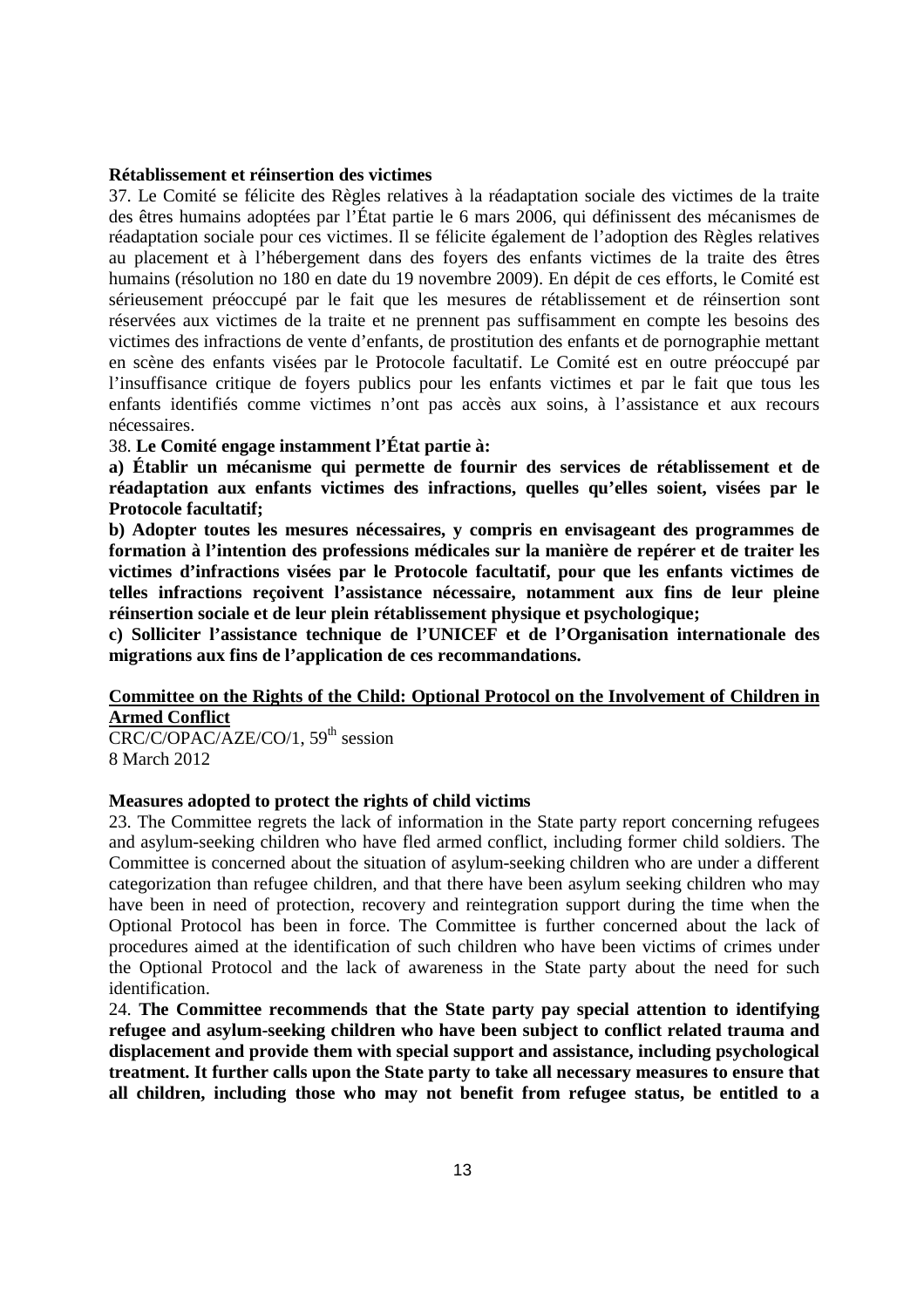**special protection status if there is any danger that they might become victims of crimes under the Optional Protocol upon return to their home countries.** 

### **Committee Against Torture**

 $CAT/C/AZE/CO/3, 43<sup>rd</sup> session$ 8 December 2009

### **11. Trafficking**

20. While noting with satisfaction the adoption of legislative and policy measures taken regarding trafficking in human beings, the Committee remains concerned at the prevalence of the phenomenon in Azerbaijan (arts. 2, 10, 12 and 16).

**The State party should ensure that legislation on trafficking is fully enforced and should continue its efforts to investigate, prosecute, convict and punish persons found responsible, including Government officials complicit in trafficking.** 

#### **13. Non-refoulement**

22. The Committee is concerned at cases of extraordinary rendition, such as the rendition of Chechens to the Russian Federation, based on bilateral extradition agreements, and Kurds to Turkey, where they may face a real risk of torture. The Committee regrets the lack of data provided on asylum applications and refugees, the number of expulsions, refoulement and extradition cases, as well as on the number of cases subjected to judicial administrative review. The Committee also regrets the absence of information on diplomatic assurances and any postreturn monitoring procedure established for such cases (art. 3).

**The State party should ensure that no person is expelled, returned or extradited to a country where there are substantial grounds for believing that he or she would be in danger of being subjected to torture, and that persons whose applications for asylum have been rejected can lodge an effective appeal with suspensive effect. The State party should compile and provide the Committee with detailed statistical data, disaggregated by country of origin, on the number of persons who have requested asylum or refugee status, and the outcomes of these applications, as well as the number of expulsions, deportations or extraditions that have taken place and the countries where individuals were returned to. The State party should take all measures to ensure that individuals who may face a risk of torture in their countries of origin are not returned, extradited or deported to these countries. The State party should avoid the systematic use of diplomatic assurances, and should provide detailed information on the content of any such agreements and the minimum standards of guarantee they provide.** 

### **Committee on the Elimination of Racial Discrimination**

CERD/C/AZE/CO/6,  $75<sup>th</sup>$  session 7 September 2009

3. While acknowledging the efforts of the State party to find a peaceful solution to the conflict over Nagorny Karabakh, the Committee is deeply concerned about the persistence of this conflict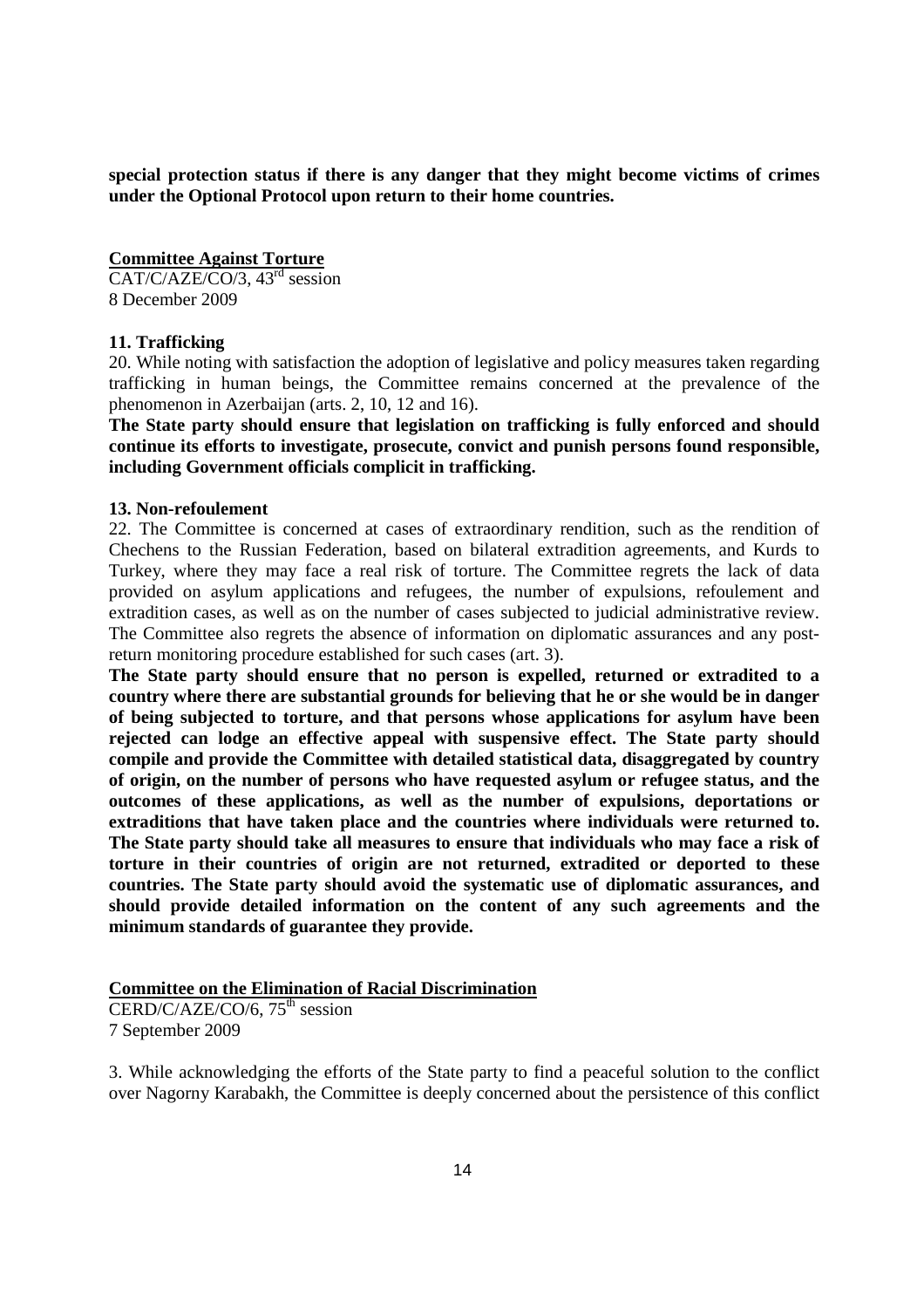and its negative influence, at the national and regional levels, on the exercise and full enjoyment of the rights enshrined in the Convention, in particular by internally displaced persons.

5. While noting that significant progress has been made by the State party in protecting the economic, social and cultural rights of persons affected by internal displacement, as well as asylum-seekers and refugees, the Committee is still concerned that asylum-seekers, refugees and internally displaced persons continue to experience discrimination in the areas of employment, education, housing and health. The Committee notes with concern that internally displaced women and children remain in a particularly vulnerable and marginalized situation. The Committee further observes that, while the State party generally endeavours to comply with the standards of the Convention relating to the status of refugees, some asylum-seekers, including Russian citizens from Chechnya, are allegedly excluded from the refugee determination procedure of the State party.

**The Committee calls upon the State party to ensure the non-discriminatory implementation of each of the rights and freedoms referred to in article 5 of the Convention for all groups of the population. The Committee requests the State party to include, in its next periodic report, information on measures taken in this regard, and draws the attention of the State party to its general recommendation No. 30 (2004) on discrimination against non-citizens. Furthermore, the Committee requests the State party:** 

**(a) To ensure equal opportunities for displaced persons, and to allow for their enhanced participation in the formulation of State policies and programmes concerning their interests, in particular with regard to the planning of new settlements, improved access to employment, housing, health care and quality education, and measures to encourage mixed schooling with local children. In this respect, it recommends the State party pay special attention to the situation of women and children;** 

**(b) To ensure that all refugees and asylum-seekers receive equal treatment and to remedy the difficulties encountered by some asylum-seekers, including Russian citizens from Chechnya, in accessing refugee status determination procedures and residence registration (***propiska***) in order to access employment, health, and other social and economic rights. The Committee also recommends that the State party consider granting a temporary form of protection for persons who are requesting refugee status under the 1951 Convention Relating to the Status of Refugees, but who nonetheless are in need of international protection during consideration of their request. The Committee also recommends that the State party provide training to public officials and law enforcement officers with the aim of avoiding any tendency towards discriminatory conduct.** 

7. While acknowledging the efforts of the State party to combat human trafficking, including foreign victims, especially through adoption of the National Plan of Action on Combating Trafficking in Human Beings (2009-2013) and the creation of a relief fund for victims of human trafficking, the Committee is concerned that human trafficking remains a serious problem (art. 5). **The Committee requests that the State party effectively implement the National Plan of Action to Combat Trafficking in Persons and ensure that the Law on Combating Trafficking in Persons is fully enforced and that perpetrators are effectively prosecuted and punished. It recommends that the State party address the root causes of trafficking by increasing its efforts to improve the economic situation of typical victim groups, in**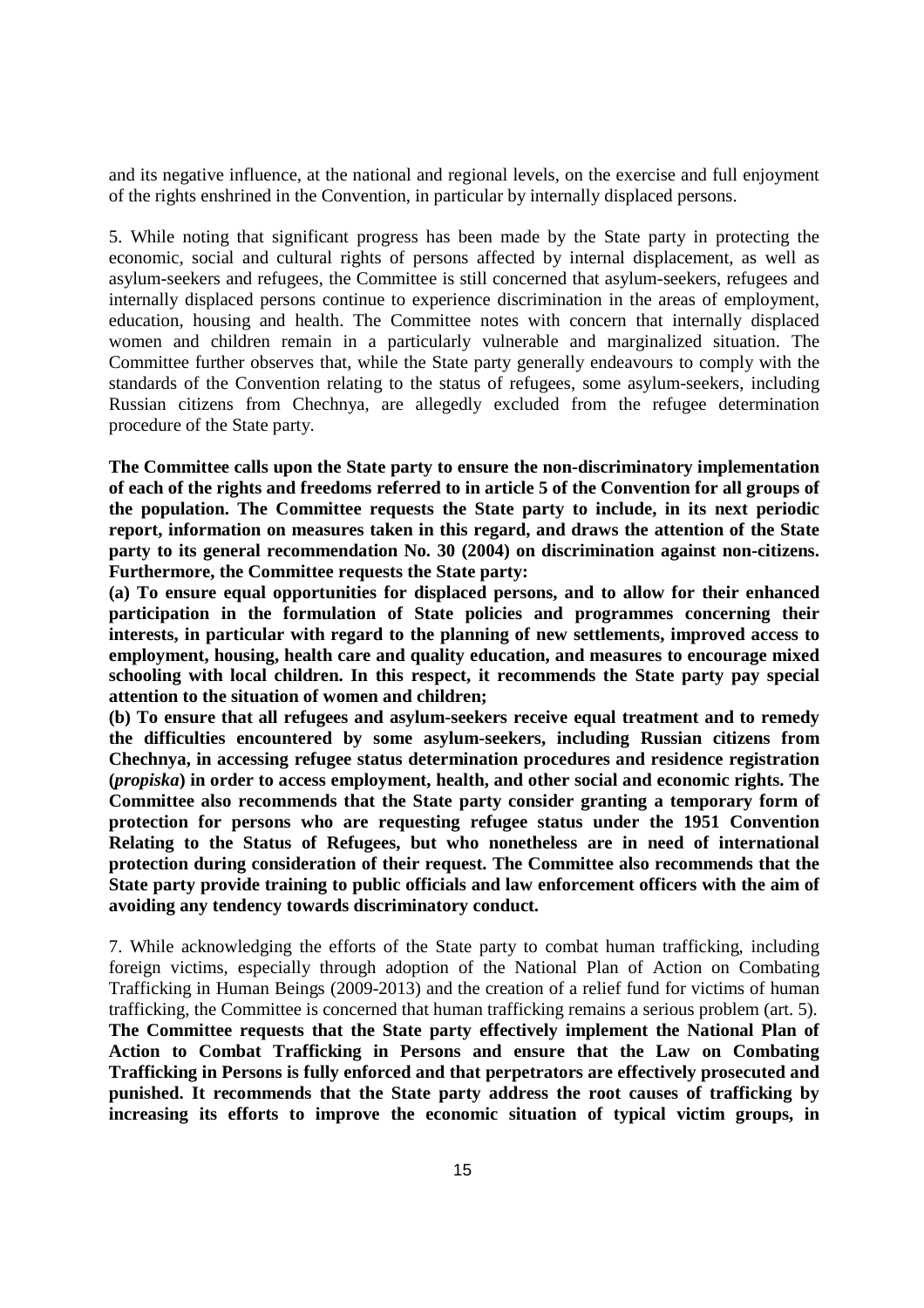**particular of women, thereby eliminating their vulnerability to exploitation and traffickers. The Committee also recommends that the State party take measures for the rehabilitation and social integration of victims of exploitation and trafficking.** 

### **Committee on the Elimination of Discrimination against Women**

 $CEDAW/C/AZE/CO/3$ , 37<sup>th</sup> session 2 February 2007

17. The Committee continues to be concerned about the prevalence of violence against women in Azerbaijan. While noting the elaboration of the draft law on domestic violence, it is concerned about delays in its adoption and lack of information about its scope and content. The Committee is further concerned about the current definition of rape in the Criminal Code.

18. **The Committee urges the State party to speedily enact the draft law on domestic violence and ensure that it encompasses provision for the prosecution and punishment of offenders, adequate access to justice for victims as well as protection and rehabilitation measures. It requests the State party to make it widely known to public officials and society at large. The Committee calls upon the State party to ensure that all women who are victims of domestic violence, including rural, refugee and internally displaced women, have access to immediate means of redress and protection, including protection orders, and access to a sufficient number of safe shelters, as well as to legal aid. It calls on the State party to ensure that public officials, especially law enforcement personnel, the judiciary, health-care providers and social workers, are fully familiar with all forms of violence against women and applicable legal provisions to adequately respond to them. It urges the State party to conduct research on the prevalence, causes and consequences of all forms of violence against women, including domestic violence, to serve as the basis for comprehensive and targeted intervention and to include the results of such research, and of the impact of follow-up action taken, in its next periodic report. The Committee also calls on the State party to ensure that the definition of rape in the Criminal Code penalizes any sexual act committed against a non-consenting person, including in the absence of resistance.** 

19. While welcoming the efforts undertaken by the State party to combat human trafficking, the Committee remains concerned about the persistence of trafficking in women and girls, and the exploitation of prostitution, and about the lack of measures aimed at rehabilitating women victims of trafficking.

20. **The Committee requests the State party to effectively implement the National Plan of Action against Trafficking in Human Beings and to ensure that the Law to Fight against Trafficking in Persons is fully enforced, in particular by effectively prosecuting and punishing offenders. It recommends that the State party address the root cause of trafficking by increasing its efforts to improve the economic situation of women, thereby eliminating their vulnerability to exploitation and traffickers, as well as taking measures for the rehabilitation and social integration of women and girls who are victims of exploitation and trafficking. The Committee also calls on the State party to take all appropriate measures to suppress the exploitation of prostitution in the country.**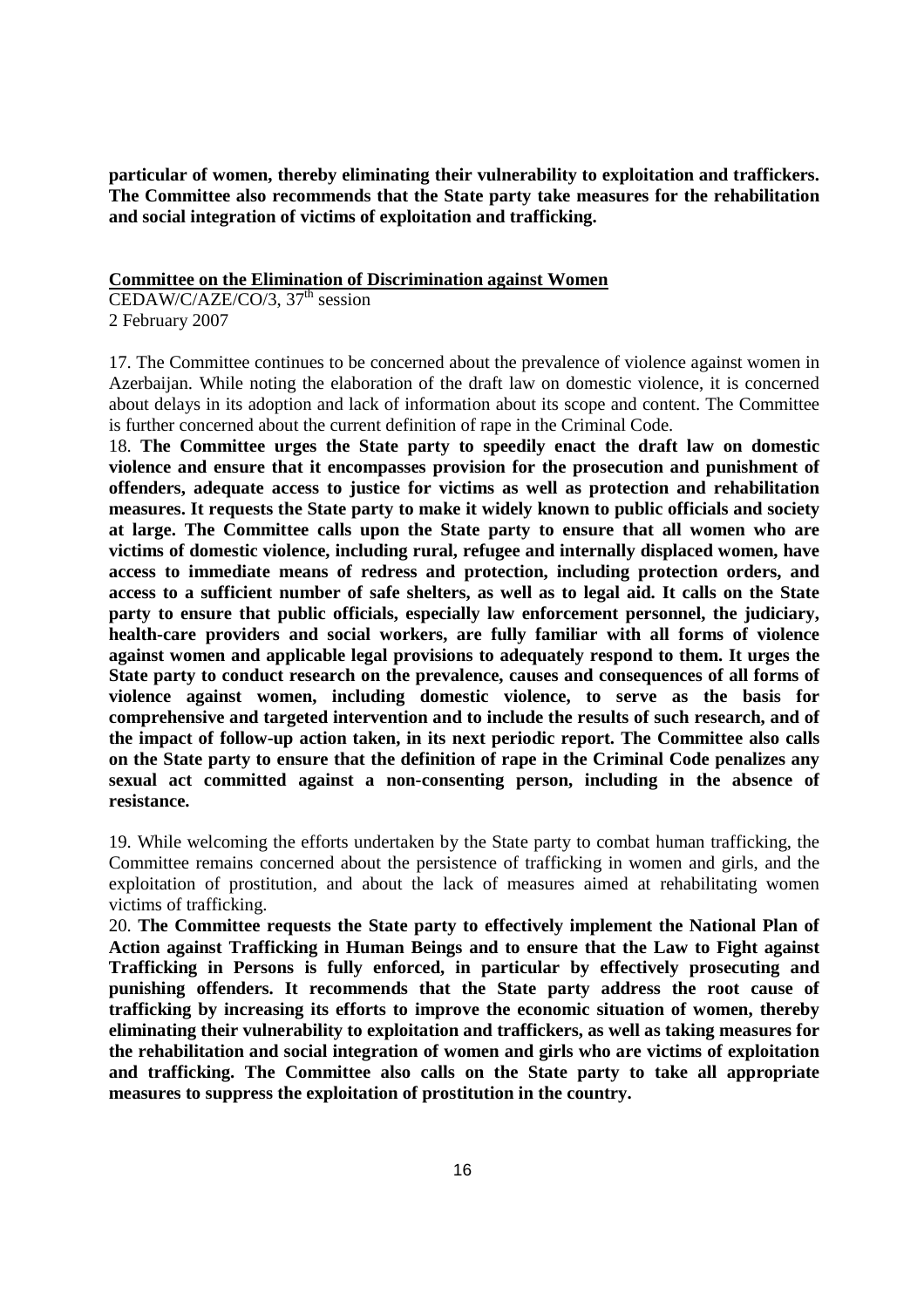31. While welcoming the State Programme on the Settlement of the Problems of Refugees and Internally Displaced Persons, the Committee notes with concern that refugee women and girls and internally displaced women and girls remain in a vulnerable and marginalized situation, in particular with regard to access to education, employment, health and housing.

32. **The Committee urges the State party to implement targeted measures for refugee women and girls and internally displaced women and girls, within specific timetables, to improve access to education, employment, health and housing and to monitor their implementation. The Committee requests the State party to report on the results achieved in improving the situation of these groups of women and girls in its next periodic report.** 

33. **The Committee encourages the State party to accept, as soon as possible, the amendment to article 20, paragraph 1, of the Convention, concerning the meeting time of the Committee.** 

34. **The Committee urges the State party to utilize fully, in its implementation of its obligations under the Convention, the Beijing Declaration and Platform for Action, which reinforce the provisions of the Convention, and requests the State party to include information thereon in its next periodic report.** 

35. **The Committee also emphasizes that a full and effective implementation of the Convention is indispensable for achieving the Millennium Development Goals. It calls for the integration of a gender perspective and explicit reflection of the provisions of the Convention in all efforts aimed at the achievement of the Millennium Development Goals, and requests the State party to include information thereon in its next periodic report.** 

36. **The Committee notes that States' adherence to the seven major international human rights instruments enhances the enjoyment by women of their human rights and fundamental freedoms in all aspects of life.** 

37. **The Committee requests the wide dissemination in Azerbaijan of the present concluding comments in order to make the people, including government officials, politicians, parliamentarians and women's and human rights organizations, aware of the steps that have been taken to ensure de jure and de facto equality of women, as well as the further steps that are required in that regard. In particular, the Committee encourages the State party to convene a public forum involving all State actors as well as the civil society to discuss the presentation of the report and the content of the concluding comments. The Committee requests the State party to continue to disseminate widely, in particular to women's and human rights organizations, the Convention, its Optional Protocol, the Committee's general recommendations, the Beijing Declaration and Platform for Action and the outcome of the twenty-third special session of the General Assembly, entitled "Women 2000: gender equality, development and peace for the twenty-first century".**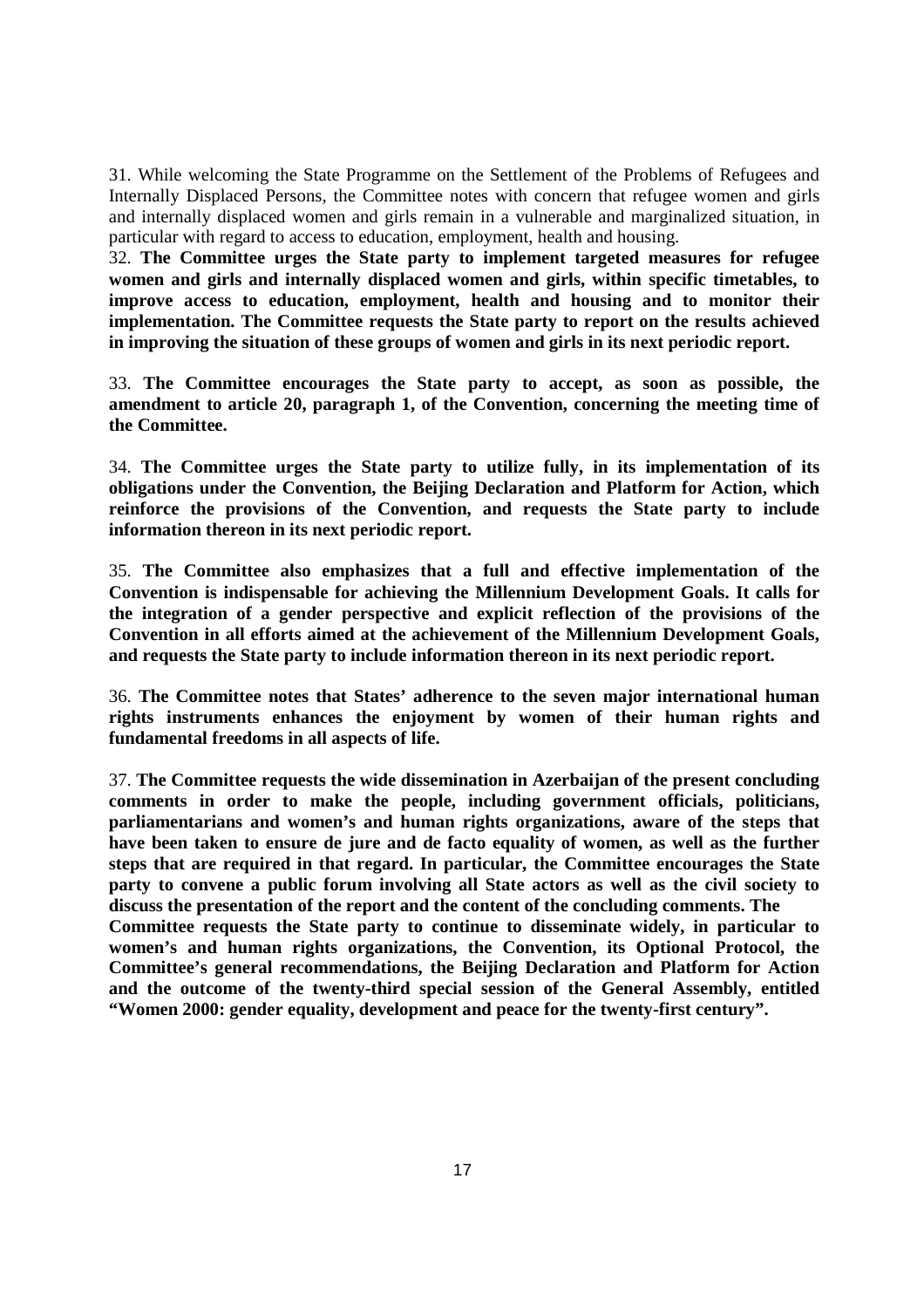#### **2. Special Procedure Reports**

## **PROMOTION AND PROTECTION OF ALL HUMAN RIGHTS, CIVIL, POLITICAL, ECONOMIC, SOCIAL AND CULTURAL RIGHTS, INCLUDING THE RIGHT TO DEVELOPMENT Report of the Representative of the Secretary-General on the human rights of internally displaced persons, Walter Kälin**

Addendum: Mission to Azerbaijan Human Rights Council, Eighth Session A/HRC/8/6/Add. 2 15 April 2008

#### **VI. CONCLUSIONS AND RECOMMENDATIONS**

**59. The main cause of problems encountered by internally displaced persons in Azerbaijan is the absence of a peaceful and lasting solution to the conflict over Nagorny Karabakh and adjacent occupied territories. As a consequence, they are unable to exercise their right to return voluntarily to their former homes in safety and dignity. While some have rebuilt their lives elsewhere in Azerbaijan, most continue to live in precarious temporary arrangements and have not yet found a durable solution to their plight.** 

**60. The Representative calls on the international community to renew and intensify its efforts to achieve a peaceful solution and to implement Security Council resolutions calling for the withdrawal of occupying troops and for supporting the return of displaced persons on both sides to their places of origin in safety and dignity. He calls on all parties to put humanitarian concerns before political considerations in order to end the suffering of displaced civilians. He encourages the Government of Azerbaijan to pursue further its chosen path of improving the living conditions of internally displaced persons at their current place of residence or elsewhere in the country, pending a solution to the conflict.** 

**61. After a long period of responses to the needs of internally displaced persons that were insufficient for diverse reasons, the Government, in accordance with the Representative's predecessor's recommendations made during the latter's mission to Azerbaijan in 1998 and in accordance with its responsibility to provide protection and humanitarian assistance to internally displaced persons as recalled by Guiding Principle 3, has begun to implement comprehensive strategies to ensure that all human rights of the displaced are respected and their basic needs met. Given the magnitude of the problem of forced displacement in Azerbaijan, the Representative was impressed by the Government's achievements, which compare very favourably with national responses in many other countries affected by internal displacement. The Government's unqualified recognition of its responsibility for the protection of and assistance to the displaced, its extensive investment in improving their welfare, the priority it places on the issue as demonstrated by the anchoring of main responsibilities and coordination in the Deputy Prime Minister's office, and its smooth cooperation with the international community should all be acknowledged.**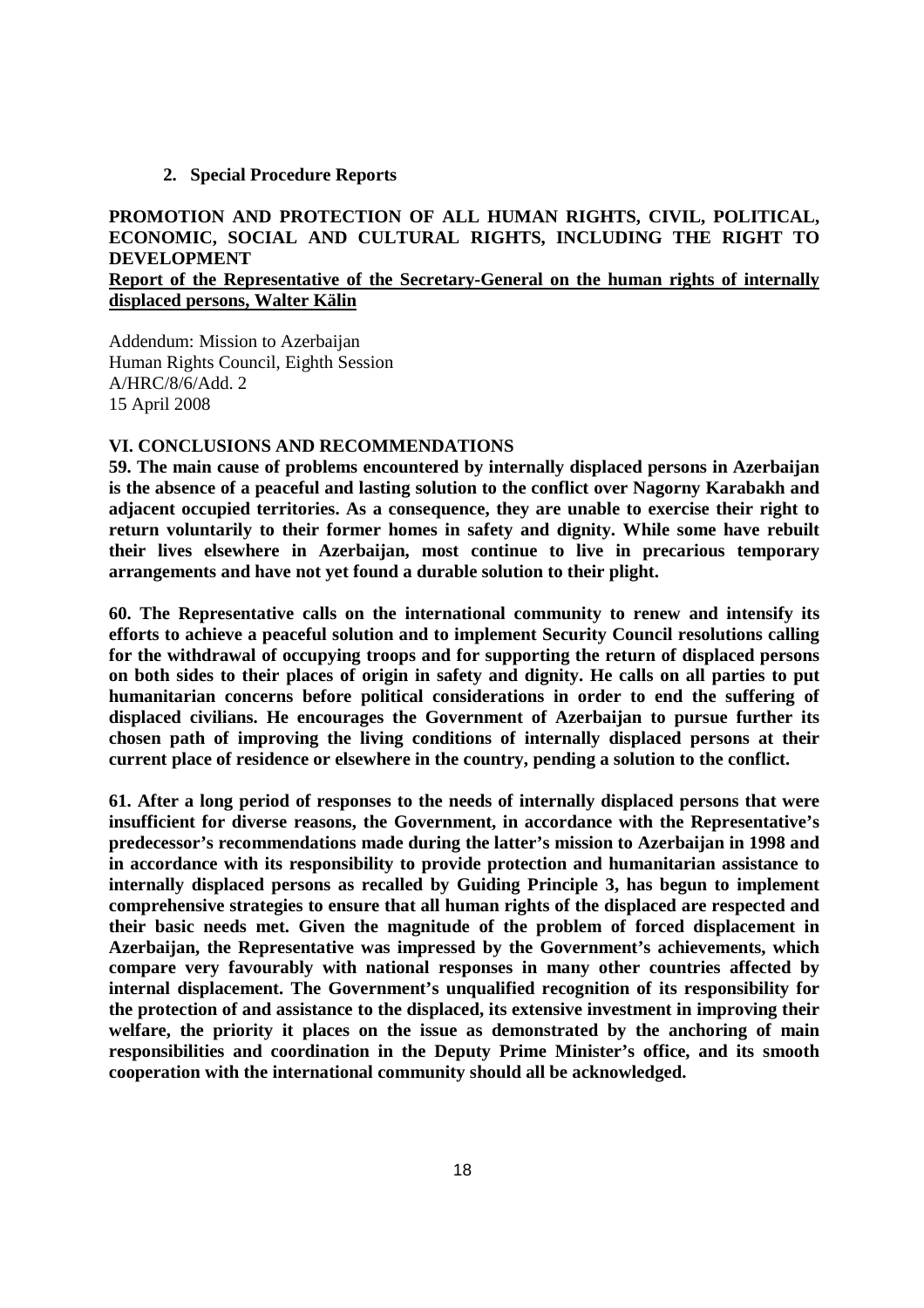**62. The Representative calls on the Government of Azerbaijan to proceed with and strengthen its implementation of the 2004 State programme. He encourages the international community to support the Government's effort in this regard. At the same time, the Representative recommends that the Government and international and non governmental organizations continue to deliver direct humanitarian assistance, grant allowances in cash and in kind, and exempt displaced persons from payments for public services. Such benefits have gone a long way to alleviating the often very difficult situation of internally displaced persons, removing them would probably put displaced persons in a situation significantly worse than that of the resident population.** 

**63. Significant progress has been made in resettling internally displaced persons from some of the most precarious shelters to specifically constructed compact settlements. However, the majority of displaced persons continue to live in substandard shelters, including in tents, mud huts and railway cars.** 

**64. The Representative encourages the Government to realize its intention to close remaining tent and railway camps by the end of the year. In order to increase the success of its resettlement programme, the Representative recommends that the Government invite persons to be resettled, including women, to participate in the planning of the location, design and equipment of new compact settlements, and that competent authorities inform communities of internally displaced persons in advance of the conditions awaiting them. The location of new settlements should be chosen so as to avoid endangering the physical security of displaced persons due to proximity to the ceasefire line. Likewise, internally displaced persons should not be cut off from their current places of employment. The Representative also suggests revisiting settlements already in use to take stock, in consultation with their inhabitants, of outstanding challenges to be addressed. He encourages international agencies to lend their expertise and other support for this purpose.** 

**65. Many internally displaced persons living in urban centres continue to suffer from substandard conditions of buildings, in particular the lack of sanitation and harmful overcrowding. The Representative welcomes the Government's plan to address the needs of urban internally displaced persons whose basic needs are not met and who are not targeted by the resettlement programme. It may be expedient to adopt a comprehensive programme for displaced persons in urban areas, centering on the rehabilitation of collective shelters and the provision of appropriate alternative accommodation.** 

**66. Building on the Government's ongoing efforts to address prevailing housing problems, the main challenge now is the creation of livelihoods for internally displaced persons, particularly in rural areas, where employment opportunities are scarce. The Representative observed that many displaced persons seemed to be suffering from dependency syndrome. Experience has shown that displaced persons who have been idle for many years lose their capacity to become productive members of society again and to rebuild their lives once return is possible.**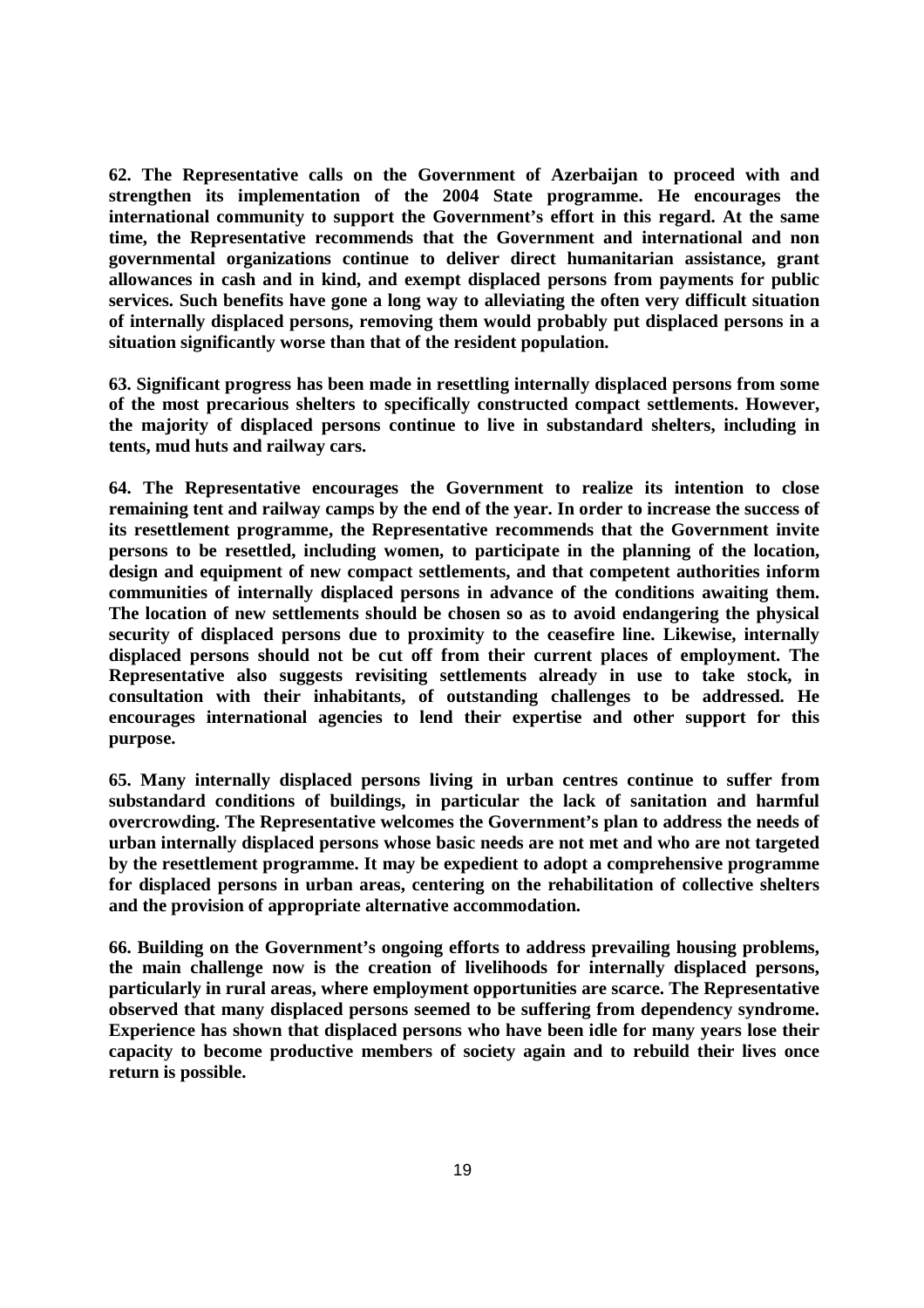**67. The Representative urges the Government to ensure that new settlements are suitable for agricultural purposes and that economic opportunities are foreseen in the planning. He reiterates his predecessor's recommendation that efforts be made to create, improve and expand income generating activities, skills training and microcredit programmes for internally displaced persons, with particular attention to be paid to women, with the aim of reducing their vulnerability, increasing their self-reliance and preparing them for return and reintegration. The Representative appeals to the Government and to international agencies to ensure that the needs and concerns of internally displaced persons are adequately reflected in general policies and programmes, including those for poverty reduction.** 

**68. The Representative welcomes the Government's new policy of moving forward from segregated schools for internally displaced persons in urban areas. Although there are indications that such persons attending separate schools are disadvantaged, despite notable Government efforts, by an overall lower quality of education provided to them, and that displaced children may make less use of higher education opportunities than the resident population, the absence of reliable data does not permit unambiguous conclusions nor, more importantly, targeted reforms.** 

**69. The Representative supports a suggestion by the Minister for Education that the level and quality of education of internally displaced persons be studied, with the aim of filling remaining gaps through specific programmes implemented in cooperation with the international community. He encourages mixed schooling with local children wherever feasible.** 

**70. The Representative noted with concern that the special needs of elderly, traumatized and mentally ill displaced persons were insufficiently addressed. Elderly internally displaced persons seemed to be at a disadvantage compared to their non-displaced peers, owing to a variety of factors, such as difficulties in adjusting and diminished family support due to the impoverishment of their children. The Representative observed that serious mental health issues were prevalent among the displaced population. He received indications that, in addition to trauma caused by the violence that triggered the displacement, feelings of insecurity, homelessness and anxiety about the future, as well as severe poverty and stressful, overcrowded living conditions lay at their origin; however, he was informed that reliable relevant data did not exist.** 

**71. The Representative concluded that specific surveys and needs assessments, meeting international standards, into the situation of elderly and mentally ill internally displaced persons and their access to counselling and appropriate medical care needed to be conducted. He encouraged the Government, in close cooperation with competent international agencies, to take the lead in designing effective responses, and welcomed donor interest in funding programmes based on reliable data. Both general and specific Government programmes should pay special attention to particularly vulnerable groups among internally displaced persons, including by continuing and increasing humanitarian assistance to persons unlikely to become self-sufficient on their own.**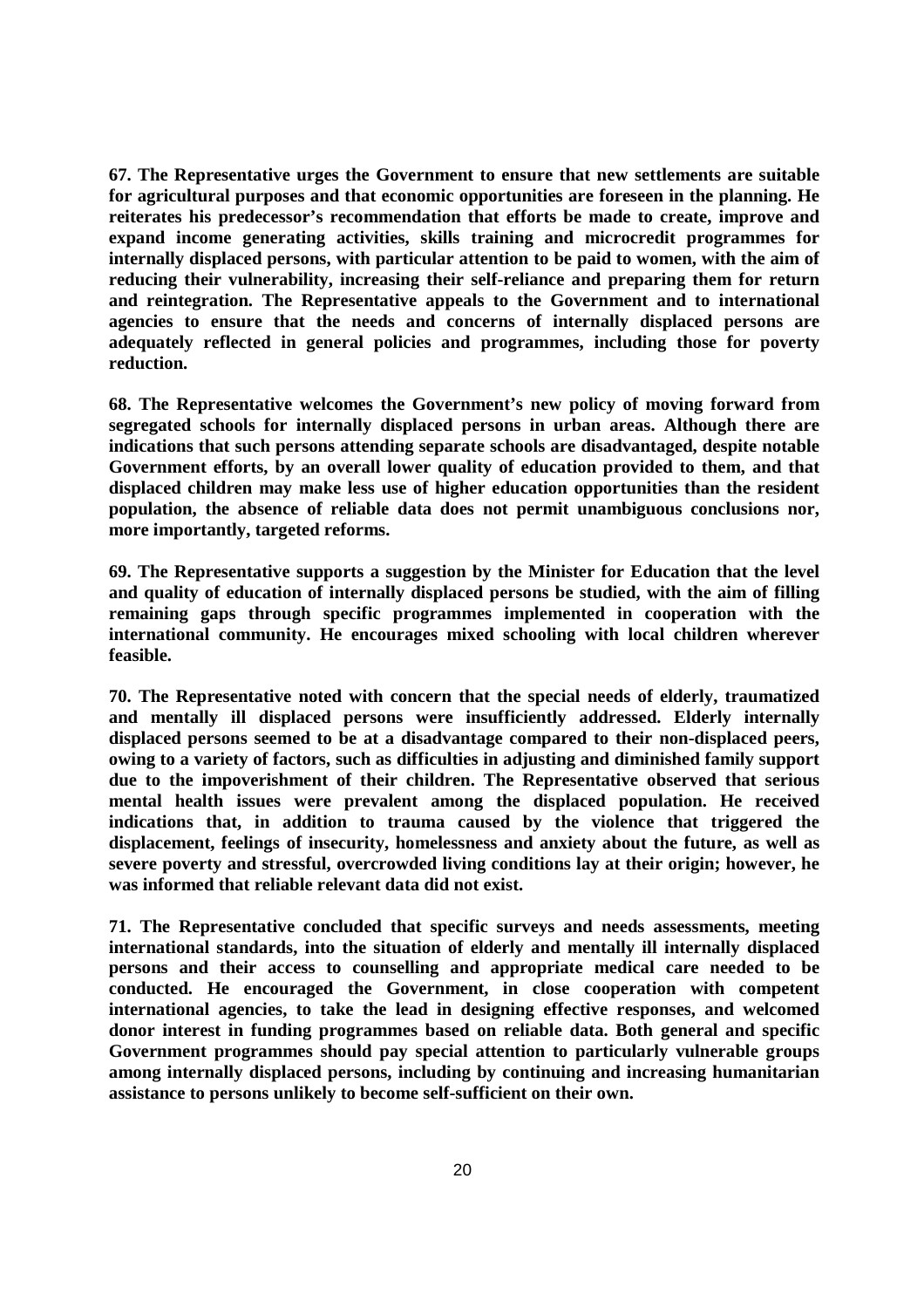**72. The Representative welcomes the Government's early return planning and is encouraged by the intention of competent United Nations agencies as well as donors to support the plan. He shares the realistic view of the Government that return will not be possible immediately and should be conducted through a phased approach. He reiterates that, in accordance with international law, eventual return and local integration are not mutually exclusive, but rather reinforce each other, as productive, active members of society are more likely to muster the strength and possess the skills needed to rebuild their communities of origin.** 

**73. The Representative welcomes the Government's affirmation of the principle of voluntary return in safety and dignity, as well as its readiness to shoulder the burden of mine clearance and reconstruction of the occupied territories, and of facilitating the return and reintegration of the displaced. He urges all concerned actors to plan and implement any return-related activities on the basis of international law, including those as set out in the Guiding Principles on Internal Displacement. A peaceful solution to the conflict is of paramount importance, as renewed hostilities are likely to engender additional displacement and would complicate the already daunting tasks of mine clearance and reconstruction. Mechanisms for property restitution, reconstruction or compensation should be put in place at an early stage. The participation and the informing of affected individuals and groups must be ensured during all phases of planning and implementation of the return process, including when return is not yet imminent, in order to keep the expectations of displaced persons realistic.** 

**74. Despite the assumption of many responsibilities, the Government informed the Representative of the necessity of continued international support, to a lesser extent in the form of financial contributions and more in the areas of technical expertise and capacity building. The Representative encourages the international community to continue to support the Government in making sure that the outstanding needs of internally displaced persons are fully addressed. Humanitarian assistance may continue to be required to a lesser extent as the Government scales up its own investment. The Representative sees the main role of international and non governmental organizations as contributing technical expertise, monitoring progress and providing technical assistance, for example for needs assessment surveys, in particular in the areas of livelihoods and economic opportunities for the displaced; in health, including mental health; and in education. He also feels that international actors, in particular the United Nations country team, have an important role to play in assisting the Government and advising on a rights based approach in its return planning.** 

**Implementation of General Assembly Resolution 60/251 of 15 March 2006 entitled "Human Rights Council" Report of the Special Rapporteur on freedom of religion or belief, Asma Jahangir** 

Addendum: Mission to Azerbaijan Human Rights Council, fourth session A/HRC/4/21/Add.2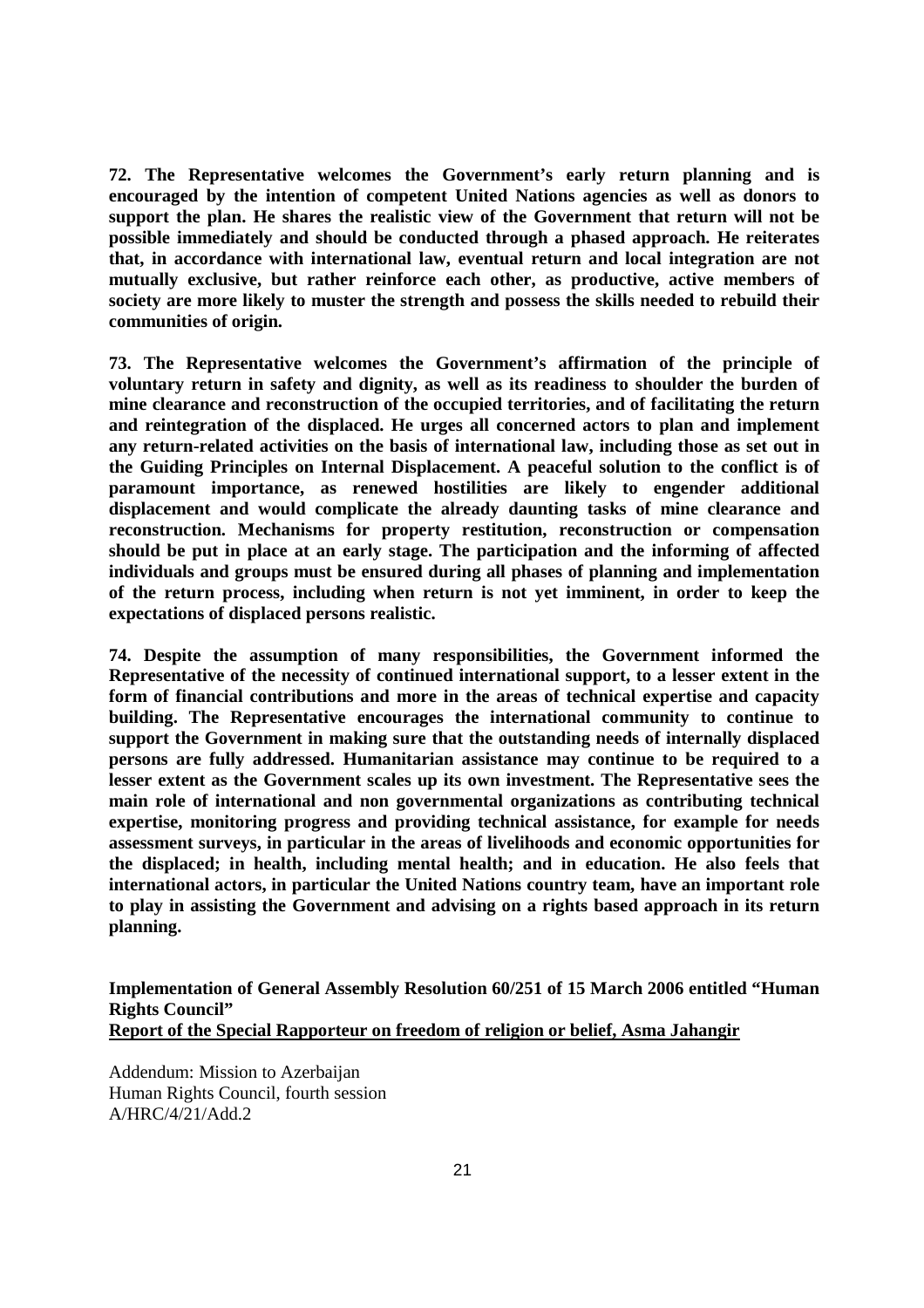18 October 2006

## **B. Acts of Religious Intolerance and other form of persecution of religious minorities**

47. In Nakichevan, the situation of religious communities is slightly different from the one on the mainland. The Special Rapporteur received a number of reports disclosing acts of persecutions of small religious communities by the authorities. She received reports of harassment, intimidation and expulsion of individuals and groups by the authorities in Nakichevan.

48. It was reported that two Wahabi Muslim groups were on two different occasions "chased out" of Nakichevan by the police. The authorities in Nakichevan did not deny that these groups were ordered to leave the province, but justified their action on the grounds that these were foreigners with links to militant religious groups. Nevertheless, their expulsion was reportedly not carried out in accordance with the law.

# **D. Censorship**

57. The control of religious groups or other communities of belief, in particular those which have a foreign link, is often carried out through a meticulous scrutiny of their literature. In most cases such literature comes from abroad and, according to the authorities,

constitutes a means to disseminate religious propaganda that is either critical or insulting of other religions, goes against the interests of the State, or even incites to acts of terrorism. While the authorities are reluctant to use the word "censorship", they consider such control as necessary and justified. The Special Rapporteur was told in this respect that religious propaganda is not part of the right to manifest one's religion as protected by relevant international instruments.

58. Regarding the import of religious literature, almost every religious group complained of unnecessary delay and harassment by custom officials. Several incidents of corruption and arbitrariness by customs officials were reported to the Special Rapporteur.

## **G. Immigration policy**

73. Article 1 of the law "On freedom of faith" of 1992 prohibits foreigners and persons without citizenship from conducting "religious propaganda". To the extent that "propaganda" refers to an element of the right to manifest one's religion, namely the propagation of religion, it appears that this provision provide for restrictive rights to foreigners, which may not be compatible with international human rights law.

74. Moreover, it was reported to the Special Rapporteur that the Government had a selective immigration policy regarding foreign preachers. The Government generally discourages immigration of foreign missionaries and there were reports of deportation of foreign preachers but a selective few are tolerated or even officially permitted to preach in the country.

## **VII. Recommendations**

93. **In particular, the Special Rapporteur urges the Government to give special attention to any form of religious intolerance towards religious minorities and take the appropriate**